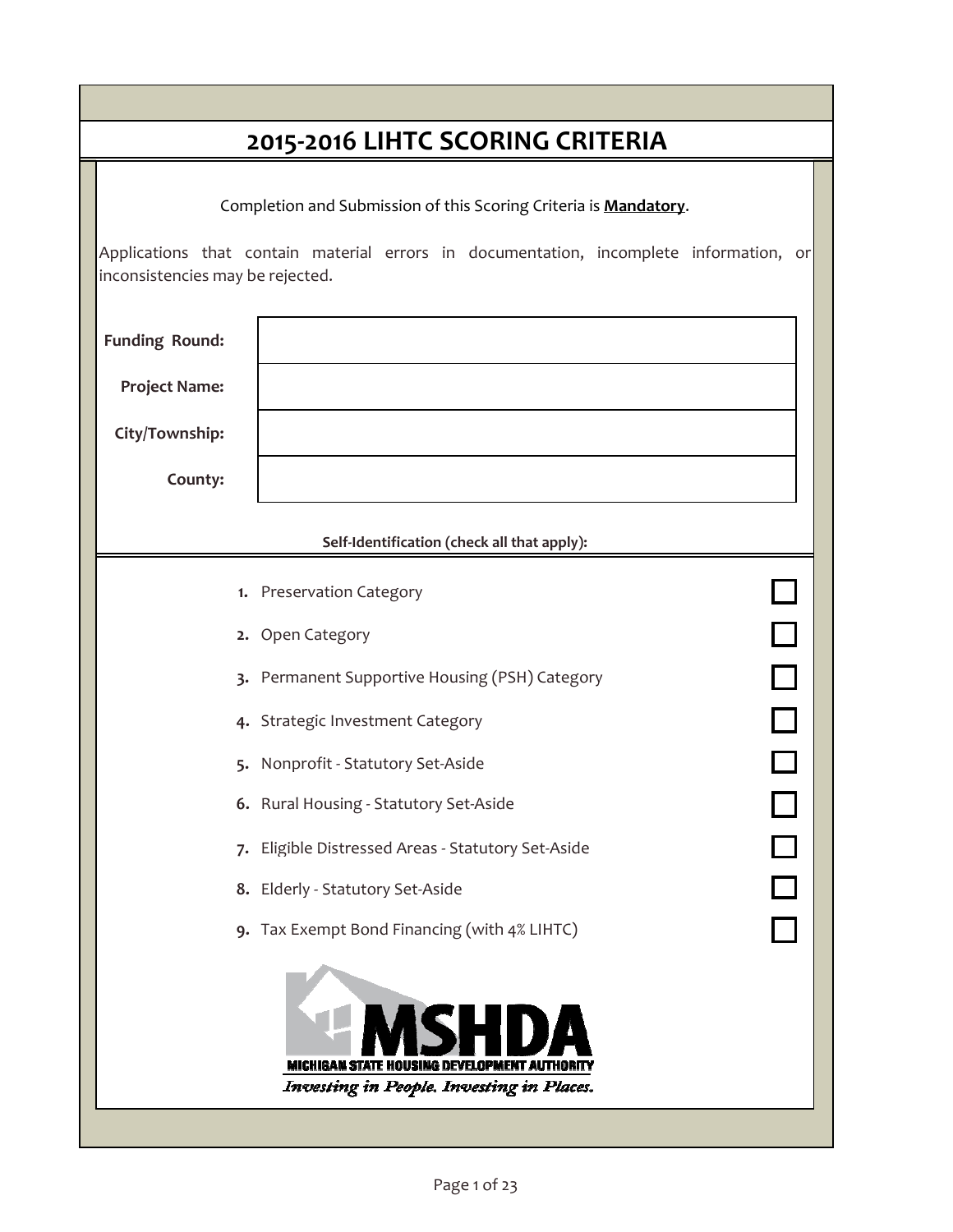|              |                                                                                                                                                                                                                                                                                                                                                                                                                                                                                                                                                                                                                         | <b>SCORING CRITERIA</b> |  |                 |                   |
|--------------|-------------------------------------------------------------------------------------------------------------------------------------------------------------------------------------------------------------------------------------------------------------------------------------------------------------------------------------------------------------------------------------------------------------------------------------------------------------------------------------------------------------------------------------------------------------------------------------------------------------------------|-------------------------|--|-----------------|-------------------|
|              |                                                                                                                                                                                                                                                                                                                                                                                                                                                                                                                                                                                                                         |                         |  | <b>Possible</b> |                   |
|              | A. Place-Based Criteria                                                                                                                                                                                                                                                                                                                                                                                                                                                                                                                                                                                                 |                         |  | <b>Points</b>   | <b>Self Score</b> |
|              |                                                                                                                                                                                                                                                                                                                                                                                                                                                                                                                                                                                                                         |                         |  |                 |                   |
| 1.           | <b>Proximity to Transportation</b>                                                                                                                                                                                                                                                                                                                                                                                                                                                                                                                                                                                      |                         |  | 5               |                   |
|              | Applicants that can <i>demonstrate</i> that the project is located within 1/10<br>of a mile from a public transportation stop (i.e. bus stop), or are<br>creating a public transportation stop within 1/10 of a mile, will be<br>eligible to receive 5 points. Alternatively, a project will be considered<br>for 5 points if the applicant can demonstrate that it will provide a form<br>of transportation to the project that is comparable to or exceeding the<br>service levels (e.g. accessibility, capacity, reliability, practicality, etc)<br>and scope of a typical fixed route public transportation system. |                         |  |                 |                   |
|              | Applicants choosing to provide another form of transportation to the<br>project will only receive 3 points if it is determined that the<br>transportation provided is not comparable to the service levels and<br>scope of a typical fixed route public transportation system as noted<br>above. No points will be awarded if MSHDA determines that the form<br>of transportation is very mininimal/limited in nature.                                                                                                                                                                                                  |                         |  |                 |                   |
| $\mathbf{2}$ | <b>Site Amenities</b>                                                                                                                                                                                                                                                                                                                                                                                                                                                                                                                                                                                                   |                         |  | 20              |                   |
|              | Projects will be awarded points for being located in areas containing<br>amenities that are in close proximity to the project site. A maximum of<br>20 points will be awarded based on the ranges below using a project's<br>Walk Score, which can be determined by going to:<br>www.walkscore.com                                                                                                                                                                                                                                                                                                                      |                         |  |                 |                   |
|              | A project's eligible points will be determined using the following table:                                                                                                                                                                                                                                                                                                                                                                                                                                                                                                                                               |                         |  |                 |                   |
|              | <b>Walk Score</b>                                                                                                                                                                                                                                                                                                                                                                                                                                                                                                                                                                                                       | <b>Points</b>           |  |                 |                   |
|              | $100 - 90$                                                                                                                                                                                                                                                                                                                                                                                                                                                                                                                                                                                                              | 20                      |  |                 |                   |
|              | $89 - 80$                                                                                                                                                                                                                                                                                                                                                                                                                                                                                                                                                                                                               | 18                      |  |                 |                   |
|              | 79 - 70                                                                                                                                                                                                                                                                                                                                                                                                                                                                                                                                                                                                                 | 14                      |  |                 |                   |
|              | 69-55                                                                                                                                                                                                                                                                                                                                                                                                                                                                                                                                                                                                                   | 10                      |  |                 |                   |
|              | 54-40                                                                                                                                                                                                                                                                                                                                                                                                                                                                                                                                                                                                                   | 6                       |  |                 |                   |
|              | 39-20                                                                                                                                                                                                                                                                                                                                                                                                                                                                                                                                                                                                                   | 2                       |  |                 |                   |
|              | 19-0                                                                                                                                                                                                                                                                                                                                                                                                                                                                                                                                                                                                                    | 0                       |  |                 |                   |
|              | No partial points will be awarded. The Walk Score for projects with<br>multiple scattered sites will be determined by the weighted average of<br>the individual Walk Scores based on the percentage of the total<br>number of units at each individual site compared to the total units in                                                                                                                                                                                                                                                                                                                              |                         |  |                 |                   |

not accurately reflect the development's actual walkability (e.g. certain amenities were excluded), the applicant will have the opportunity to contact Walkscore in order to receive an updated score report. In order to receive an update from Walkscore, an applicant must submit an official request to Walkscore by contacting: **mshda‐ request@walkscore.com**. Walkscore will then work with the applicant to determine whether an updated score is merited. If an updated score is merited, Walkscore will provide an official score report no later than 45 days from the request date, though actual processing time is

expected to be quicker than this.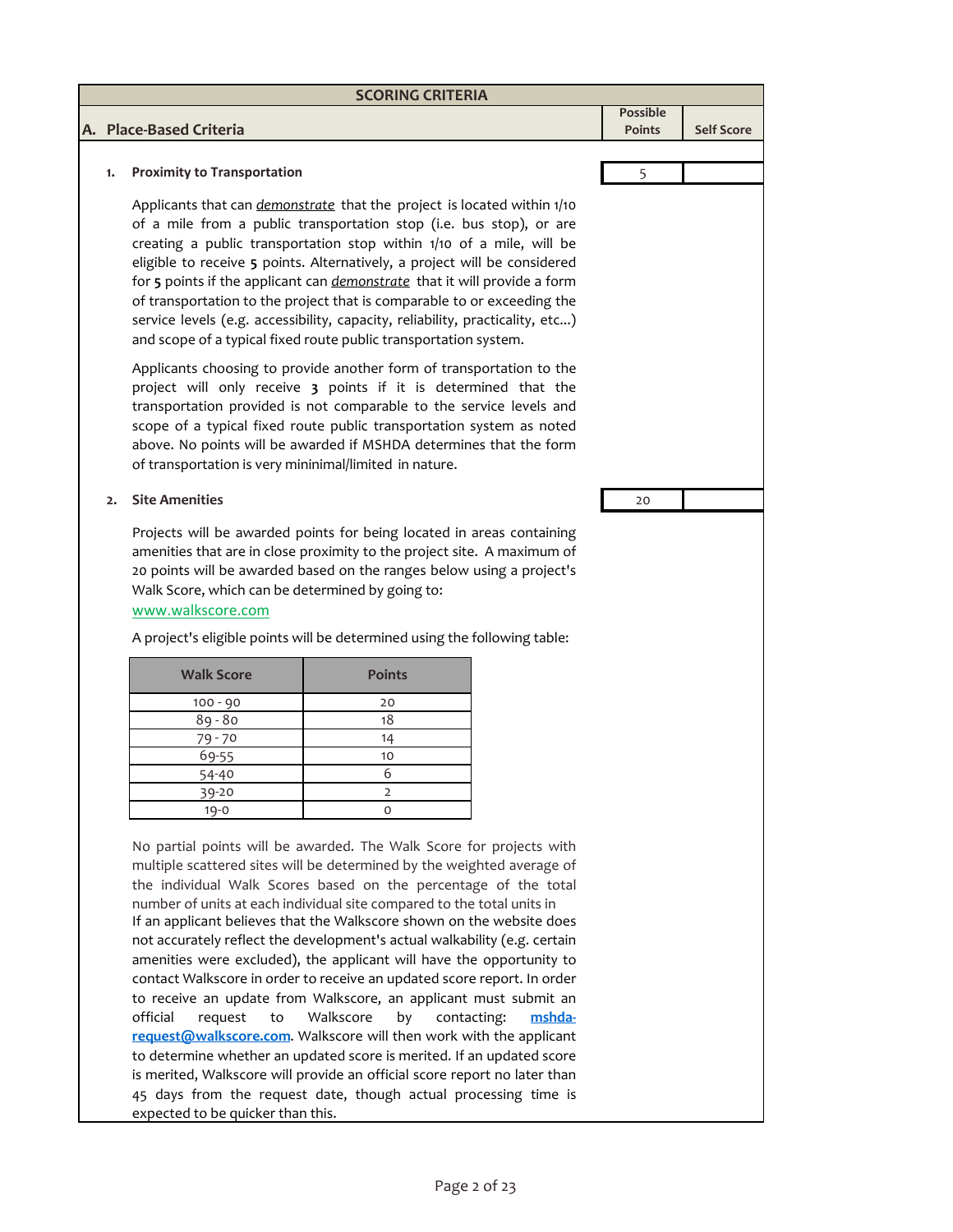| <b>SCORING CRITERIA</b> |                                                         |                           |                   |  |  |
|-------------------------|---------------------------------------------------------|---------------------------|-------------------|--|--|
|                         | A. Place-Based Criteria                                 | Possible<br><b>Points</b> | <b>Self Score</b> |  |  |
|                         |                                                         |                           |                   |  |  |
|                         | <b>Central Cities Developments</b>                      | 10                        | $\Omega$          |  |  |
|                         | A project qualifies as a central cities development by: |                           |                   |  |  |

(1) being located in a traditional downtown or commercial center where 20 or more contiguous buildings have been planned, zoned, or used for commercial purposes for 50 or more years, where a majority of the buildings are built zero feet back from the public right of way and are adjacent to one another, and where the area contains a significant number of multi-level, mixed-use buildings; and

(2) being located in an area with an employee to resident ratio of 1.0 or greater. Central cities developments can receive up to 10 points in addition to the site amenities points available in Section A.2. Points will be calculated using a project's Walk Score, which can be determined by going to:

## www.walkscore.com

A project's Walk Score will be converted to a percentage to determine the number of points out of the maximum available a project is eligible to receive, which can be calculated using the chart below:

## **Steps:**

- **1.** Determine if the proposed project is located in a traditional downtown or commercial center as defined above. If no, the project is not a central cities development.
- **2.** If yes, go to: and enter the project address or plot the project location. LIHTC Points Scores
- **3.** Determine if the proposed project meets or exceeds the 1.0 employee to resident ratio (the LIHTC points score database will notify applicants if this has been met when the project address or location is entered correctly). If the employee to resident ratio threshold is not met, the project is not a central cities development.
- **4.** If the employee to resident ratio threshold is met, determine the project Walk Score and complete the table below to determine the total points under this section:

Walk Score: Divided by 10: 0 (Rounded Up if applicable) **Equals Central Cities Points:** 0



No partial points will be awarded. Any point calculation that results in a fraction of a point will be rounded upward to the nearest whole number for purposes of determining the points a project is eligible to receive. The Walk Score for projects with multiple scattered sites will be determined by the weighted average of the individual Walk Scores based on the percentage of the total number of units at each individual site compared to the total units in the project.

*NOTE: Applicants may contact MSHDA's marketing staff in advance of submitting an application if they are unsure about whether or not their project meets the eligibility criteria for the central cities points.*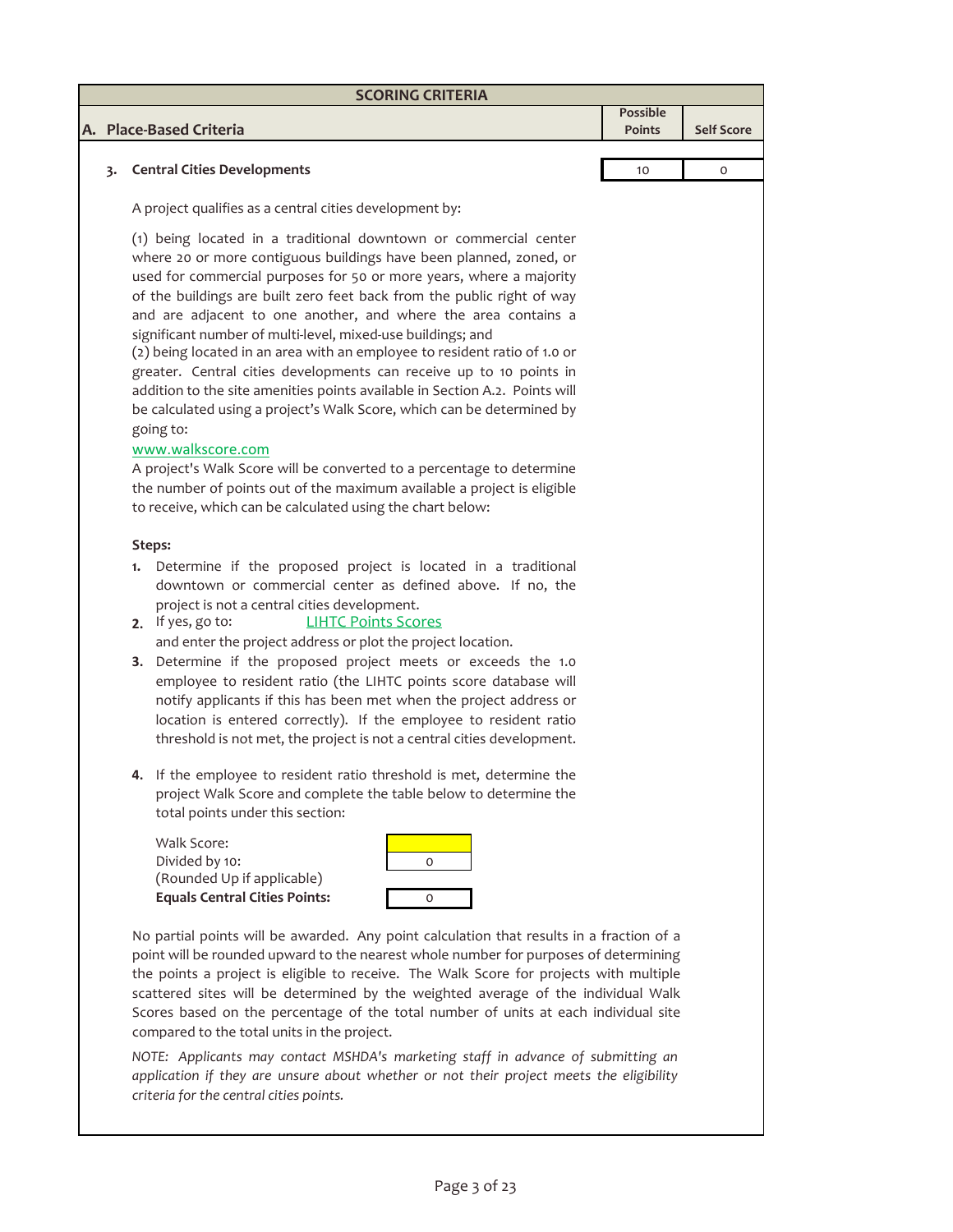| <b>SCORING CRITERIA</b> |                                                                                                                                                                                                                                                                                                                                                                                                                                                                                                                                                                                                                                                                                                                                                                                                                                                                                                                                                                                                                                                                                                                                                                                                                                                                                                                                                                       |                                  |                   |  |
|-------------------------|-----------------------------------------------------------------------------------------------------------------------------------------------------------------------------------------------------------------------------------------------------------------------------------------------------------------------------------------------------------------------------------------------------------------------------------------------------------------------------------------------------------------------------------------------------------------------------------------------------------------------------------------------------------------------------------------------------------------------------------------------------------------------------------------------------------------------------------------------------------------------------------------------------------------------------------------------------------------------------------------------------------------------------------------------------------------------------------------------------------------------------------------------------------------------------------------------------------------------------------------------------------------------------------------------------------------------------------------------------------------------|----------------------------------|-------------------|--|
|                         |                                                                                                                                                                                                                                                                                                                                                                                                                                                                                                                                                                                                                                                                                                                                                                                                                                                                                                                                                                                                                                                                                                                                                                                                                                                                                                                                                                       | <b>Possible</b><br><b>Points</b> | <b>Self Score</b> |  |
| 4.                      | A. Place-Based Criteria<br>Neighborhood Revitalization Plan/Investment Activity Areas                                                                                                                                                                                                                                                                                                                                                                                                                                                                                                                                                                                                                                                                                                                                                                                                                                                                                                                                                                                                                                                                                                                                                                                                                                                                                 | 10                               |                   |  |
|                         | Points will be awarded for projects that are either located in an area<br>where a neighborhood revitalization plan is in place or in an area that<br>has had recent and/or ongoing significant investments. Additionally, a<br>letter of support must be submitted from the local municipality<br>referencing their awareness and support of the project as it<br>contributes to the betterment of the neighborhood in which it is or will                                                                                                                                                                                                                                                                                                                                                                                                                                                                                                                                                                                                                                                                                                                                                                                                                                                                                                                            |                                  |                   |  |
|                         | For this purpose, a neighborhood revitalization plan is defined as follows:                                                                                                                                                                                                                                                                                                                                                                                                                                                                                                                                                                                                                                                                                                                                                                                                                                                                                                                                                                                                                                                                                                                                                                                                                                                                                           |                                  |                   |  |
|                         | A published document (approved and adopted by the local governing<br>body by ordinance or resolution) that assesses the existing physical<br>structures and infrastructure of the community and that targets specific<br>geographic areas for residential developments. The plan should also<br>contain detailed policy goals that include the redevelopment and<br>production of affordable housing as well as the proposed timeline for<br>achieving these goals. Additionally, the plan should explain municipal<br>support to the particular area.<br>To qualify for points, the following must be submitted:<br>1. A signed letter or resolution from the local government that<br>supports and outlines the significance of the proposed project, and<br>satisfies either (a) OR (b):<br>(a) Identification of the neighborhood revitalization plan for the area.<br>i. Includes a link to the plan if not included in the application.<br>ii. Outlines the goals of the plan.<br>iii. Defines the specific boundaries of the targeted area.<br>iv. Describes how the proposed project complements the plan goals.<br>v. Describes the significant investment that is occurring or that is<br>anticipated for the targeted area.<br>(b) Description of recent significant investment in the area that has<br>or is occurring proximate to the proposed project. |                                  |                   |  |
|                         | 2. A detailed map outlining the target area (if applicable) which also<br>identifies the proposed project and clearly indicates the investments<br>(via a legend) that have recently occurred, are occurring, or are expected<br>to occur in the area.                                                                                                                                                                                                                                                                                                                                                                                                                                                                                                                                                                                                                                                                                                                                                                                                                                                                                                                                                                                                                                                                                                                |                                  |                   |  |
|                         | Documentation to evidence the major investment in the area of the project.<br>3.                                                                                                                                                                                                                                                                                                                                                                                                                                                                                                                                                                                                                                                                                                                                                                                                                                                                                                                                                                                                                                                                                                                                                                                                                                                                                      |                                  |                   |  |
|                         | A narrative description that demonstrates how the project qualifies for<br>4.<br>neighborhood revitalization plan or investment activity area points.                                                                                                                                                                                                                                                                                                                                                                                                                                                                                                                                                                                                                                                                                                                                                                                                                                                                                                                                                                                                                                                                                                                                                                                                                 |                                  |                   |  |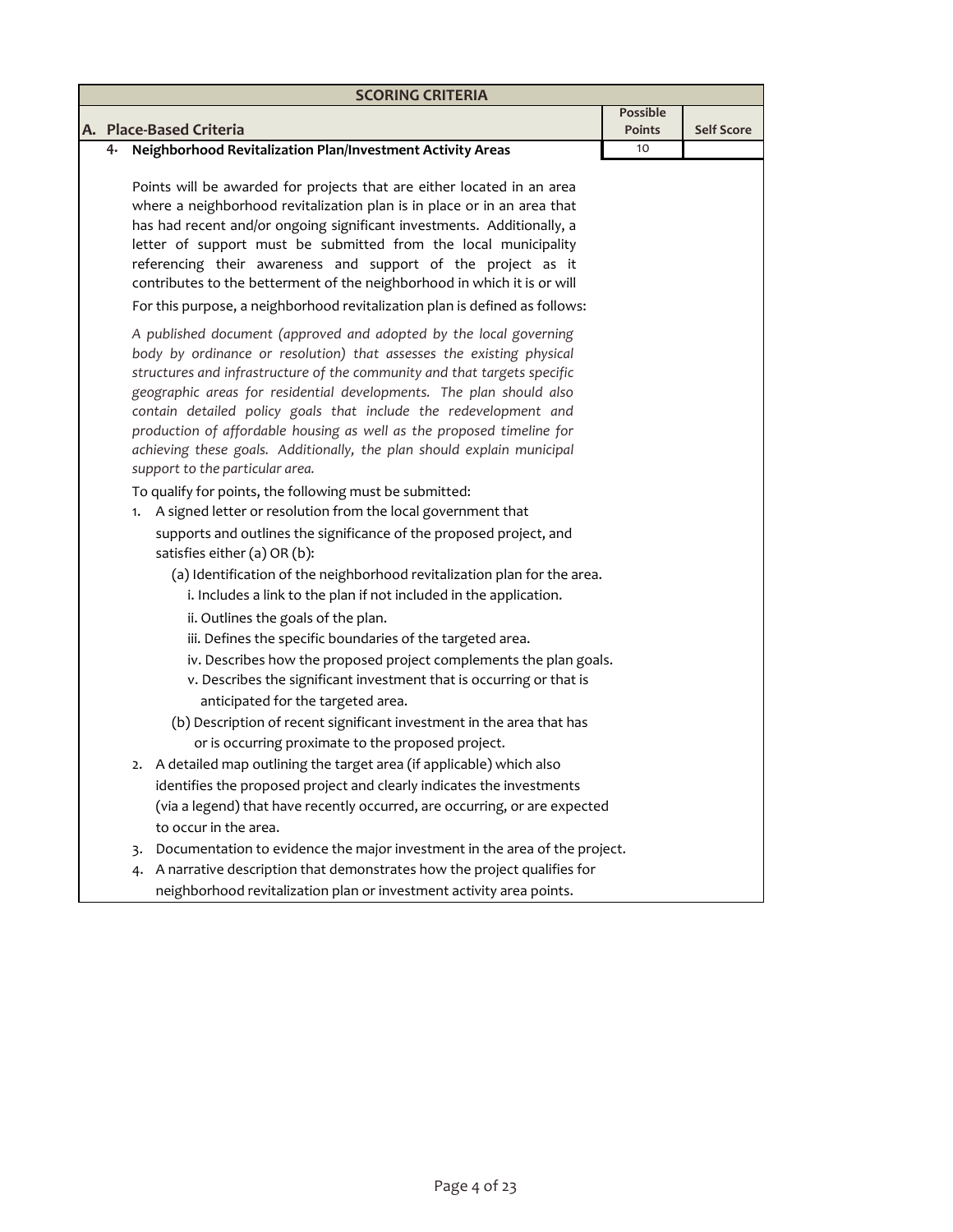| <b>SCORING CRITERIA</b> |                                                                                                                                                                                                                                                                                                                                                                                                  |                 |                   |  |
|-------------------------|--------------------------------------------------------------------------------------------------------------------------------------------------------------------------------------------------------------------------------------------------------------------------------------------------------------------------------------------------------------------------------------------------|-----------------|-------------------|--|
|                         |                                                                                                                                                                                                                                                                                                                                                                                                  | <b>Possible</b> |                   |  |
|                         | A. Place-Based Criteria                                                                                                                                                                                                                                                                                                                                                                          | <b>Points</b>   | <b>Self Score</b> |  |
|                         | 5. Economic Integration                                                                                                                                                                                                                                                                                                                                                                          | 5               | #DIV/o!           |  |
|                         | Projects that promote economic integration by serving market rate<br>tenants in at least 20% of residential units (exclusive of management<br>units) will receive 5 points. Market rate units must be evenly<br>distributed among bedroom types and buildings, except in elderly<br>projects. The Internal Revenue Code states that scattered site projects<br>cannot include market rate units. |                 |                   |  |
|                         | Number of market rate units:<br>Total residential units*:<br>#DIV/o!<br>Percentage of market rate units:<br>*Including market-rate units, but excluding management units                                                                                                                                                                                                                         |                 |                   |  |
| 6.                      | <b>Historic Rehabilitation Projects</b>                                                                                                                                                                                                                                                                                                                                                          | 5               | $\Omega$          |  |
|                         | Projects that are completing a rehabilitation of an existing certified<br>historic property listed, either individually or as part of a district, on the<br>National or State Historic Register; or that the State Historic<br>Preservation Office expects to be listed on the National or State<br>Historic Register.                                                                           |                 |                   |  |
| 7.                      | <b>QAP Green Policy Points</b>                                                                                                                                                                                                                                                                                                                                                                   | 10              | 0                 |  |
|                         | Transfer score from Green Policy certification                                                                                                                                                                                                                                                                                                                                                   |                 |                   |  |
|                         | Link to Cert: Green Policy Certification                                                                                                                                                                                                                                                                                                                                                         |                 |                   |  |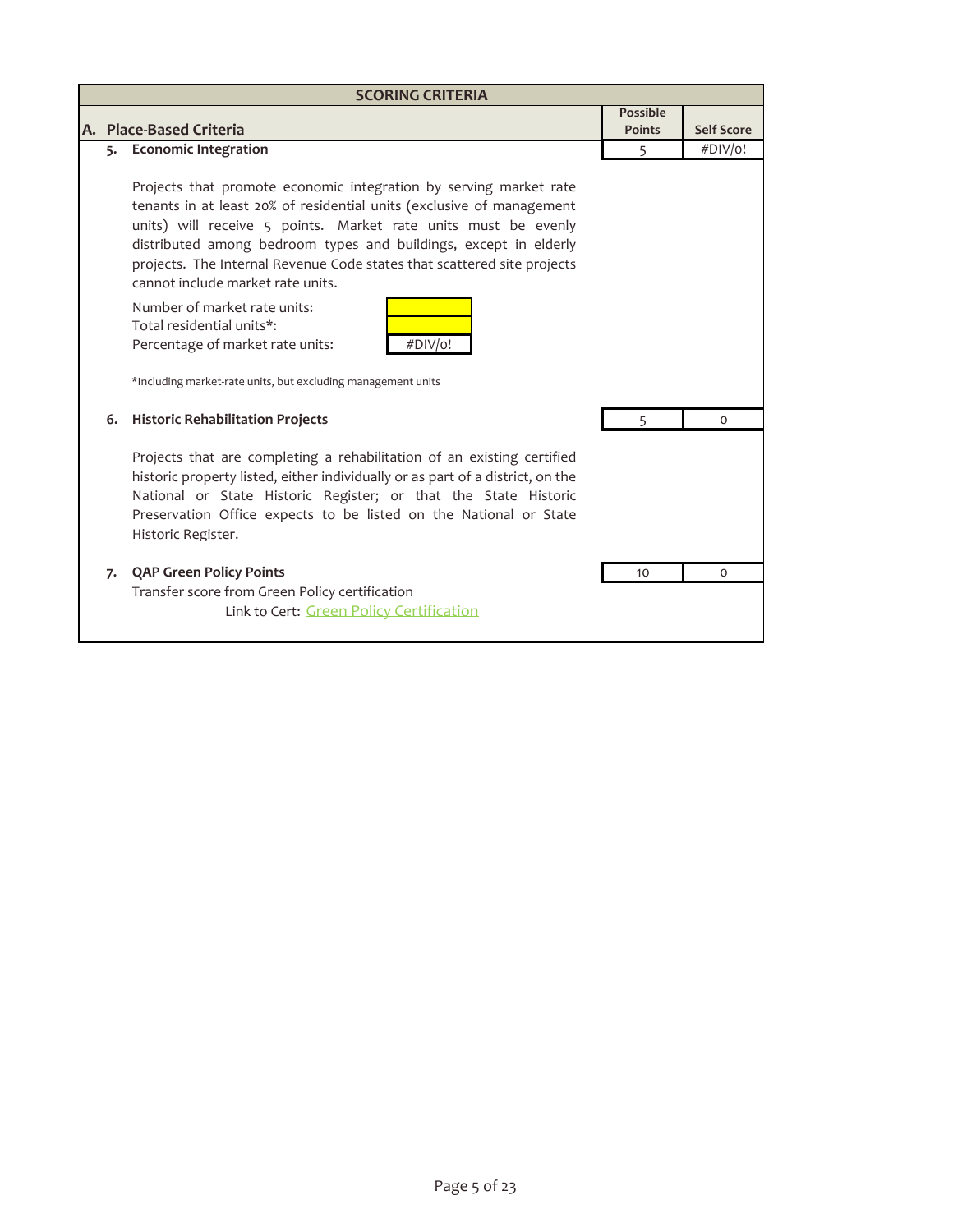| <b>SCORING CRITERIA</b> |                                                                                                                                                                                                                                                                                                                                                                                                                                                                                                                                                                                                                                                                                                                                                                                                                                                                  |               |                   |  |  |
|-------------------------|------------------------------------------------------------------------------------------------------------------------------------------------------------------------------------------------------------------------------------------------------------------------------------------------------------------------------------------------------------------------------------------------------------------------------------------------------------------------------------------------------------------------------------------------------------------------------------------------------------------------------------------------------------------------------------------------------------------------------------------------------------------------------------------------------------------------------------------------------------------|---------------|-------------------|--|--|
|                         |                                                                                                                                                                                                                                                                                                                                                                                                                                                                                                                                                                                                                                                                                                                                                                                                                                                                  | Possible      |                   |  |  |
|                         | <b>B.</b> Municipal Support                                                                                                                                                                                                                                                                                                                                                                                                                                                                                                                                                                                                                                                                                                                                                                                                                                      | <b>Points</b> | <b>Self Score</b> |  |  |
|                         |                                                                                                                                                                                                                                                                                                                                                                                                                                                                                                                                                                                                                                                                                                                                                                                                                                                                  |               |                   |  |  |
| 1.                      | <b>Tax Abatement</b>                                                                                                                                                                                                                                                                                                                                                                                                                                                                                                                                                                                                                                                                                                                                                                                                                                             | 5             |                   |  |  |
|                         |                                                                                                                                                                                                                                                                                                                                                                                                                                                                                                                                                                                                                                                                                                                                                                                                                                                                  |               |                   |  |  |
|                         | A project application that submits evidence of local support in the form of<br>tax abatement may receive 5 points. These points will also be available to<br>existing projects for which tax abatement has previously been in place and<br>the municipality has extended.                                                                                                                                                                                                                                                                                                                                                                                                                                                                                                                                                                                        |               |                   |  |  |
|                         | To receive points, the tax abatement must be in place and effective for<br>longer than the 15-year compliance period and one of the following<br>(depending on project location) must be submitted in accordance with<br>MSHDA's requirements:<br>• For projects located in a municipality with an area-wide ordinance -<br>Submission of either 1) a copy of the area-wide tax abatement ordinance<br>along with a qualifying project-specific resolution; or 2) a copy of the area-<br>wide tax abatement ordinance accompanied by a letter from the<br>municipality stating that the project is eligible for tax abatement and the<br>terms under which the tax abatement will be granted.<br>• For projects located in a municipality where no area-wide ordinance exists<br>- Submission of the appropriate project-specific tax abatement<br>ordinance(s). |               |                   |  |  |
| 2.                      | <b>Evidence of Proper Zoning</b>                                                                                                                                                                                                                                                                                                                                                                                                                                                                                                                                                                                                                                                                                                                                                                                                                                 | 5             |                   |  |  |
|                         |                                                                                                                                                                                                                                                                                                                                                                                                                                                                                                                                                                                                                                                                                                                                                                                                                                                                  |               |                   |  |  |
|                         | Evidence from the municipality that the proposed site is already properly<br>zoned for the intended use.                                                                                                                                                                                                                                                                                                                                                                                                                                                                                                                                                                                                                                                                                                                                                         |               |                   |  |  |
| 3.                      | <b>Evidence of Site Plan Approval</b>                                                                                                                                                                                                                                                                                                                                                                                                                                                                                                                                                                                                                                                                                                                                                                                                                            | 5             |                   |  |  |
|                         | Evidence from the municipality that the proposed site has received site plan<br>approval. Please note that these points will be available for projects only<br>upon submission of a letter from the municipality indicating that the<br>relevant board or commission of the municipality has reviewed the<br>proposal, including the level of rehabilitation work to be completed, the<br>site, and that no further plan approvals or reviews are necessary, other than<br>on the staff level.                                                                                                                                                                                                                                                                                                                                                                   |               |                   |  |  |
|                         |                                                                                                                                                                                                                                                                                                                                                                                                                                                                                                                                                                                                                                                                                                                                                                                                                                                                  |               |                   |  |  |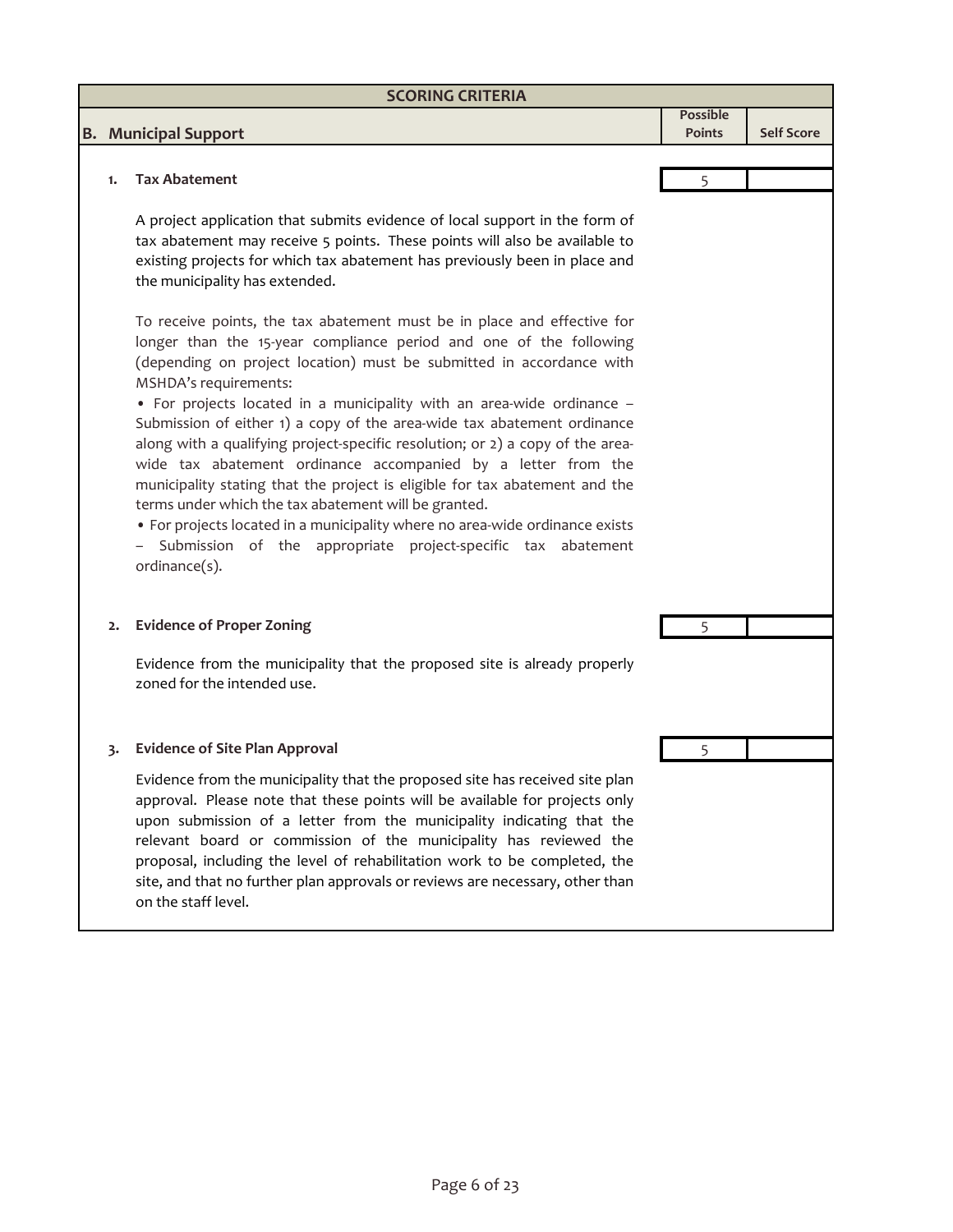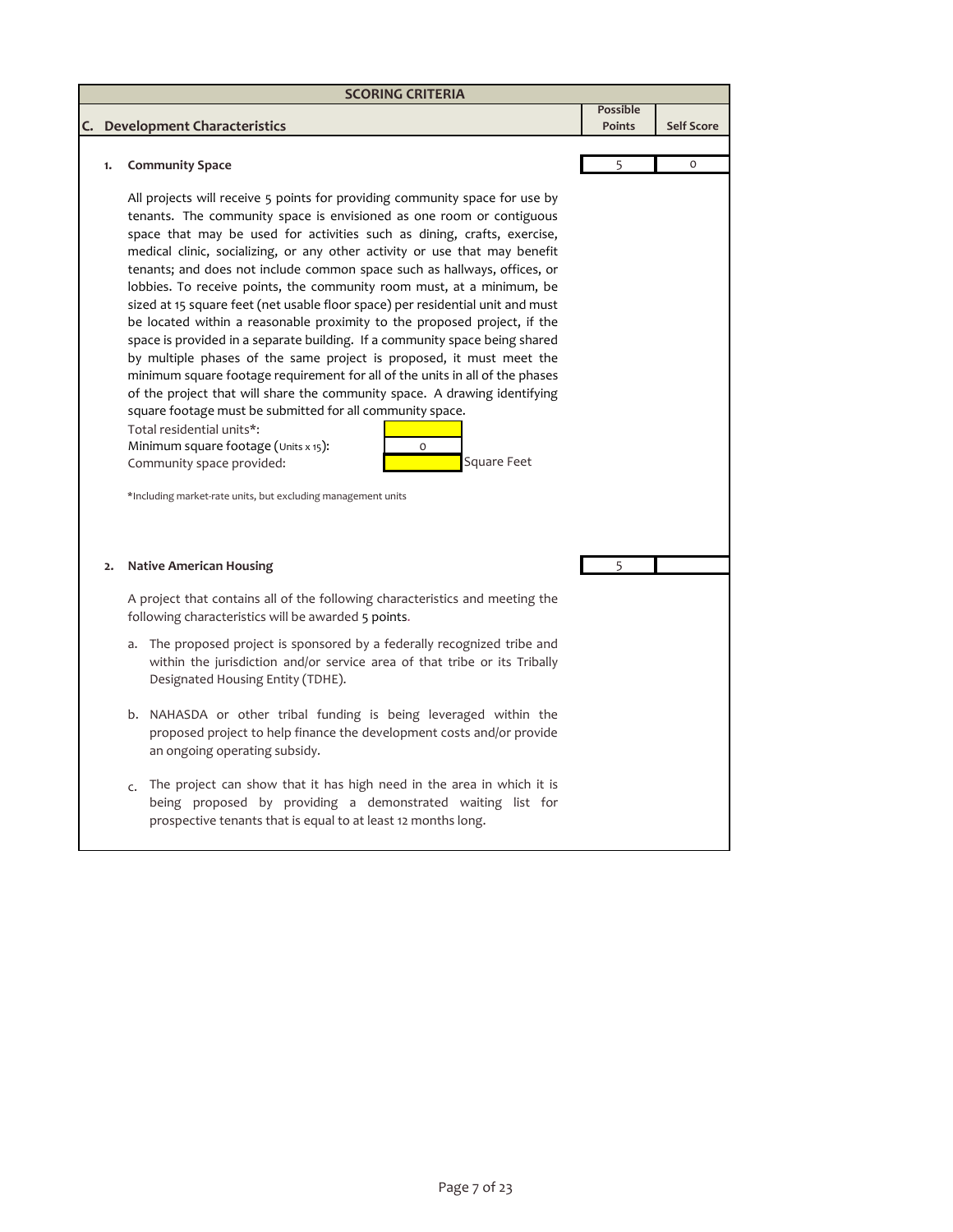| <b>SCORING CRITERIA</b>                                                                                                                                                                                                                                                                                                                                                                                                                                                                                                                                                                                                                                                                                                                                                                                                                                                                                                       |                                  |                   |  |  |  |
|-------------------------------------------------------------------------------------------------------------------------------------------------------------------------------------------------------------------------------------------------------------------------------------------------------------------------------------------------------------------------------------------------------------------------------------------------------------------------------------------------------------------------------------------------------------------------------------------------------------------------------------------------------------------------------------------------------------------------------------------------------------------------------------------------------------------------------------------------------------------------------------------------------------------------------|----------------------------------|-------------------|--|--|--|
| C. Development Characteristics                                                                                                                                                                                                                                                                                                                                                                                                                                                                                                                                                                                                                                                                                                                                                                                                                                                                                                | <b>Possible</b><br><b>Points</b> | <b>Self Score</b> |  |  |  |
| <b>Low Income Targeting</b><br>3.                                                                                                                                                                                                                                                                                                                                                                                                                                                                                                                                                                                                                                                                                                                                                                                                                                                                                             | 20                               | #DIV/o!           |  |  |  |
| Projects that commit to restricting units to low-income tenants will receive<br>points for depth and breadth of targeting. The lower rent targeting must<br>be evenly distributed among bedroom types. Also, the market rate units<br>must be evenly distributed among bedroom types and buildings, except for<br>elderly projects.                                                                                                                                                                                                                                                                                                                                                                                                                                                                                                                                                                                           |                                  |                   |  |  |  |
| When assembling the low income targeting portion of the application,<br>applicants should be aware of the following:                                                                                                                                                                                                                                                                                                                                                                                                                                                                                                                                                                                                                                                                                                                                                                                                          |                                  |                   |  |  |  |
| a. No points will be awarded for the use of MSHDA Project-Based<br>Vouchers                                                                                                                                                                                                                                                                                                                                                                                                                                                                                                                                                                                                                                                                                                                                                                                                                                                   |                                  |                   |  |  |  |
| b. No more than 10% of a project's total units may be targeted to units that<br>are less than or equal to 30% AMI without PBRA                                                                                                                                                                                                                                                                                                                                                                                                                                                                                                                                                                                                                                                                                                                                                                                                |                                  |                   |  |  |  |
| c. No more than 50% of a project's total units may be targeted and<br>counted toward total points without PBRA                                                                                                                                                                                                                                                                                                                                                                                                                                                                                                                                                                                                                                                                                                                                                                                                                |                                  |                   |  |  |  |
| d. PBRA does not include PSH-designated units that are anticipated to<br>receive newly allocated Project Based Vouchers from MSHDA                                                                                                                                                                                                                                                                                                                                                                                                                                                                                                                                                                                                                                                                                                                                                                                            |                                  |                   |  |  |  |
| e. Projects using an owner established sinking fund for rental assistance<br>(e.g. rental subsidy reserve) will not be eligible to receive points under<br>the project-based rental assistance portion of the scoring                                                                                                                                                                                                                                                                                                                                                                                                                                                                                                                                                                                                                                                                                                         |                                  |                   |  |  |  |
| Points will be awarded using the Low Income Targeting Point Calculation<br>Form ("Targeting Form") attached as Exhibit 1 and 2 to this Scoring Criteria.<br>PLEASE NOTE: in the event that the 9% credit rate is fixed (not floating)<br>through future legislative measures, the points and weighting factors in<br>Exhibit 1 of this Scoring Criteria will be doubled (resulting in a maximum<br>point total of 20 points under this section). In that event, MSHDA will<br>release a revised Scoring Criteria to reflect that calculation and scoring<br>change.<br>Note: To receive points for units with project-based subsidy, applicants must<br>submit evidence of project-based rent subsidy and commit to renewing the<br>subsidy through the end of the extended use period. Due to federal<br>regulatory restrictions, project-based vouchers allocated by MSHDA do not<br>qualify for points under this section. |                                  |                   |  |  |  |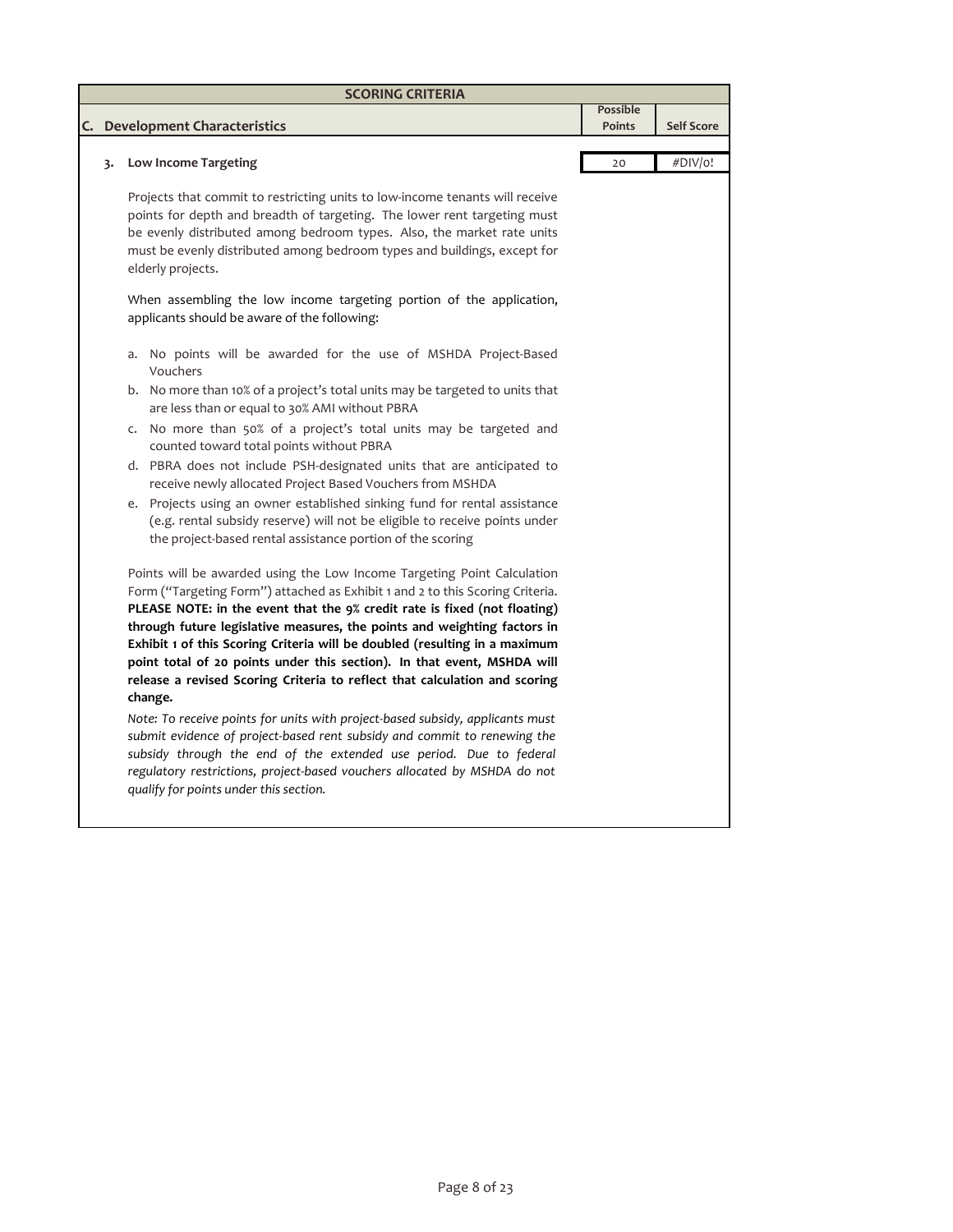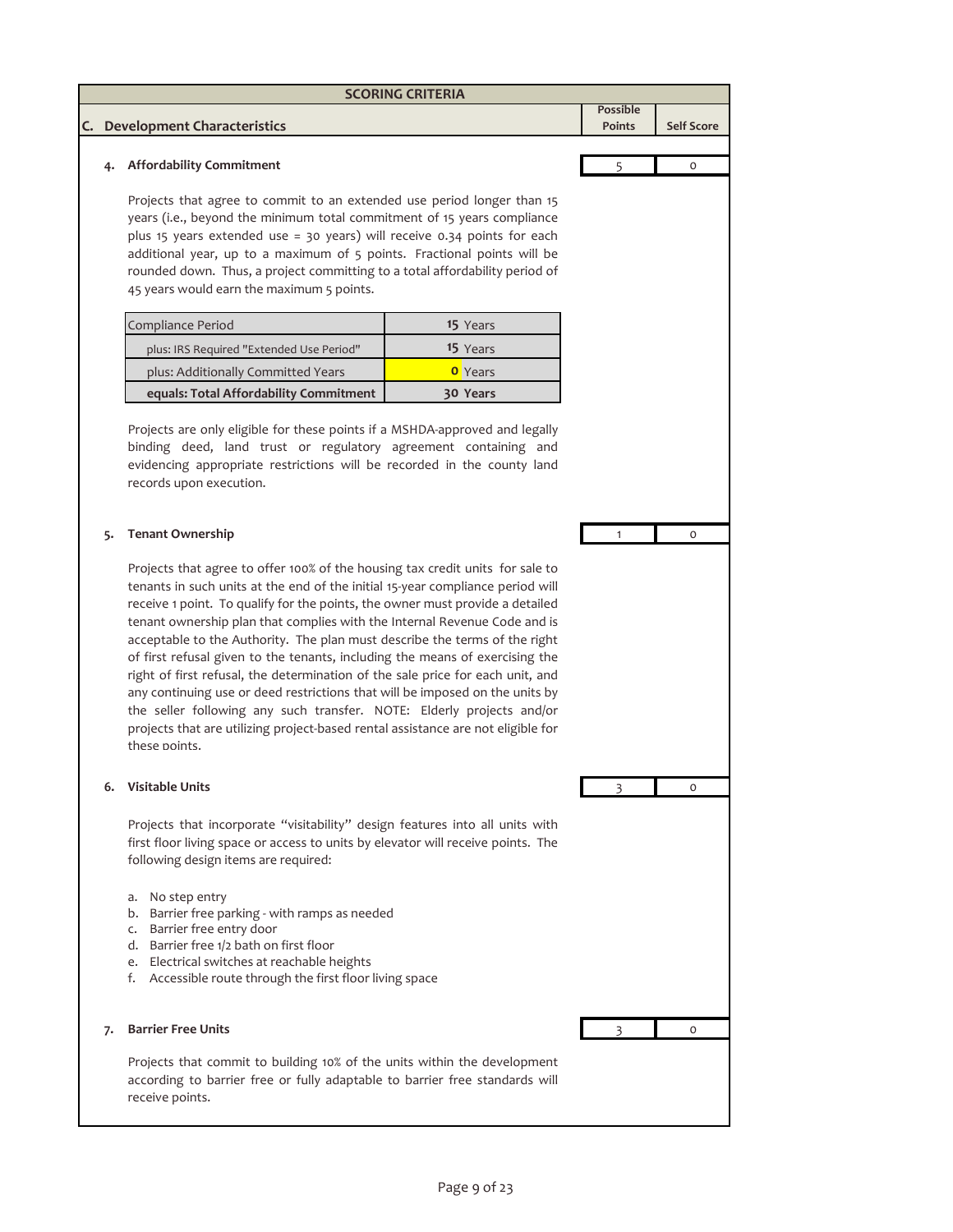|    | <b>SCORING CRITERIA</b> |                                                                                                                                                                                                            |               |  |                 |                   |
|----|-------------------------|------------------------------------------------------------------------------------------------------------------------------------------------------------------------------------------------------------|---------------|--|-----------------|-------------------|
|    |                         |                                                                                                                                                                                                            |               |  | <b>Possible</b> |                   |
| D. |                         | <b>Development Team Characteristics</b>                                                                                                                                                                    |               |  | <b>Points</b>   | <b>Self Score</b> |
|    |                         |                                                                                                                                                                                                            |               |  |                 |                   |
|    | 1.                      | <b>Previous Experience of GP/Member</b>                                                                                                                                                                    |               |  | 10              |                   |
|    |                         | Previous <b>successful</b> participation by a general partner or member of a limited liability company                                                                                                     |               |  |                 |                   |
|    |                         | in the proposed development utilizing the LIHTC will receive the following points. Points will                                                                                                             |               |  |                 |                   |
|    |                         | be awarded based on the number of positively performing LIHTC projects that a GP/Member                                                                                                                    |               |  |                 |                   |
|    |                         | has completed within the last 15 years. Additionally, applicants should note the following:                                                                                                                |               |  |                 |                   |
|    |                         |                                                                                                                                                                                                            |               |  |                 |                   |
|    |                         | a) Only LIHTC projects that have been owned and operated and that have been placed in service for a                                                                                                        |               |  |                 |                   |
|    |                         | minimum of three years will counted for points. For purposes of this scoring criterion, this three-year                                                                                                    |               |  |                 |                   |
|    |                         | time frame starts from the placed-in-service date or date of ownership, whichever is later, until                                                                                                          |               |  |                 |                   |
|    |                         | present or until ownership ceased, whichever is shorter.                                                                                                                                                   |               |  |                 |                   |
|    |                         | b) All projects must have a minimum of six units to be considered, and an Authorization for Release                                                                                                        |               |  |                 |                   |
|    |                         | of Information (found in the Addendum I) must be completed for all out-of-state projects listed.                                                                                                           |               |  |                 |                   |
|    |                         |                                                                                                                                                                                                            |               |  |                 |                   |
|    |                         | c) Any projects where the owner has materially defaulted on any obligation (including but not limited                                                                                                      |               |  |                 |                   |
|    |                         | to project foreclosure, filing a bankruptcy petition, or providing a deed in lieu of foreclosure) or has<br>any uncorrected 8823s that have been outstanding for longer than six months cannot be counted  |               |  |                 |                   |
|    |                         | towards these points.                                                                                                                                                                                      |               |  |                 |                   |
|    |                         | d) To receive consideration for previous participation, the applicant must fully complete the                                                                                                              |               |  |                 |                   |
|    |                         | GP/Member Experience Form and certify that the projects for which it is requesting points have                                                                                                             |               |  |                 |                   |
|    |                         | maintained a positive operating cash flow from typical residential income alone and have funded                                                                                                            |               |  |                 |                   |
|    |                         | reserves in accordance with the partnership or operating agreement and any applicable loan                                                                                                                 |               |  |                 |                   |
|    |                         | documents for the year in which each development's last financial statement has been prepared                                                                                                              |               |  |                 |                   |
|    |                         | ("successful properties"). If a particular project has not maintained positive operating cash flow as                                                                                                      |               |  |                 |                   |
|    |                         | outlined above, but the GP/Member has been advancing funds to keep the project operating<br>financially and physically maintained, additional documentation to evidence this may be submitted              |               |  |                 |                   |
|    |                         | for consideration in awarding points for that property. In addition, for projects that were originally                                                                                                     |               |  |                 |                   |
|    |                         | structured to operate with negative operating cash flow from typical residential income but were                                                                                                           |               |  |                 |                   |
|    |                         | structured with sufficient capitalized reserves to mitigate the negative operations, additional                                                                                                            |               |  |                 |                   |
|    |                         | documentation may be submitted to evidence this for consideration in awarding points. To receive                                                                                                           |               |  |                 |                   |
|    |                         | consideration for projects previously owned by the proposed general partner or member which it no<br>longer owns, a similar certification may be submitted with respect to the last full year of ownership |               |  |                 |                   |
|    |                         | by the proposed general partner along with verification of the number of years that the project was                                                                                                        |               |  |                 |                   |
|    |                         | owned by that general partner.                                                                                                                                                                             |               |  |                 |                   |
|    |                         |                                                                                                                                                                                                            |               |  |                 |                   |
|    |                         | In the case of projects where there will be multiple general partners or members as part of the                                                                                                            |               |  |                 |                   |
|    |                         | ownership structure, applicants should note the following requirements (in addition to the<br>above criteria):                                                                                             |               |  |                 |                   |
|    |                         | a) In order for a partner/member's previous experience to be considered for points, the                                                                                                                    |               |  |                 |                   |
|    |                         | partner/member must be a guarantor for the LIHTC equity investment and construction financing                                                                                                              |               |  |                 |                   |
|    |                         | that is needed to complete the proposed project. To demonstrate who will be providing the                                                                                                                  |               |  |                 |                   |
|    |                         | guarantees, the documentation provided from the proposed equity investor as part of the                                                                                                                    |               |  |                 |                   |
|    |                         | application submission must clearly identify the proposed guarantor(s).                                                                                                                                    |               |  |                 |                   |
|    |                         | b) Any GP/Member receiving points must remain a part of the ownership entity for the 15-year<br>Compliance Period, at a minimum.                                                                           |               |  |                 |                   |
|    |                         | c) Points will be awarded based on the GP/Member with the greatest amount of experience                                                                                                                    |               |  |                 |                   |
|    |                         | (provided the entity is also a guarantor as described above) as determined below (the individual                                                                                                           |               |  |                 |                   |
|    |                         | experience of two or more co-GP/Managing Members will not be added together to get the total<br>points).                                                                                                   |               |  |                 |                   |
|    |                         | d) An agreement between each of the entities must be provided, specifically calling out, at a                                                                                                              |               |  |                 |                   |
|    |                         | minimum, the roles and responsibilities of each partner or entity, the length of time each                                                                                                                 |               |  |                 |                   |
|    |                         | partner/member will remain a part of the ownership entity, as well as the amount of developer fee                                                                                                          |               |  |                 |                   |
|    |                         | each will receive.                                                                                                                                                                                         |               |  |                 |                   |
|    |                         |                                                                                                                                                                                                            |               |  |                 |                   |
|    |                         | <b>Successful Projects</b>                                                                                                                                                                                 | <b>Points</b> |  |                 |                   |
|    |                         | 1-4 projects                                                                                                                                                                                               | 2             |  |                 |                   |
|    |                         | 5-6 projects                                                                                                                                                                                               | 5             |  |                 |                   |
|    |                         | 7-8 projects                                                                                                                                                                                               | 8             |  |                 |                   |
|    |                         | 9 or more projects                                                                                                                                                                                         | 10            |  |                 |                   |
|    |                         |                                                                                                                                                                                                            |               |  |                 |                   |
|    |                         |                                                                                                                                                                                                            |               |  |                 |                   |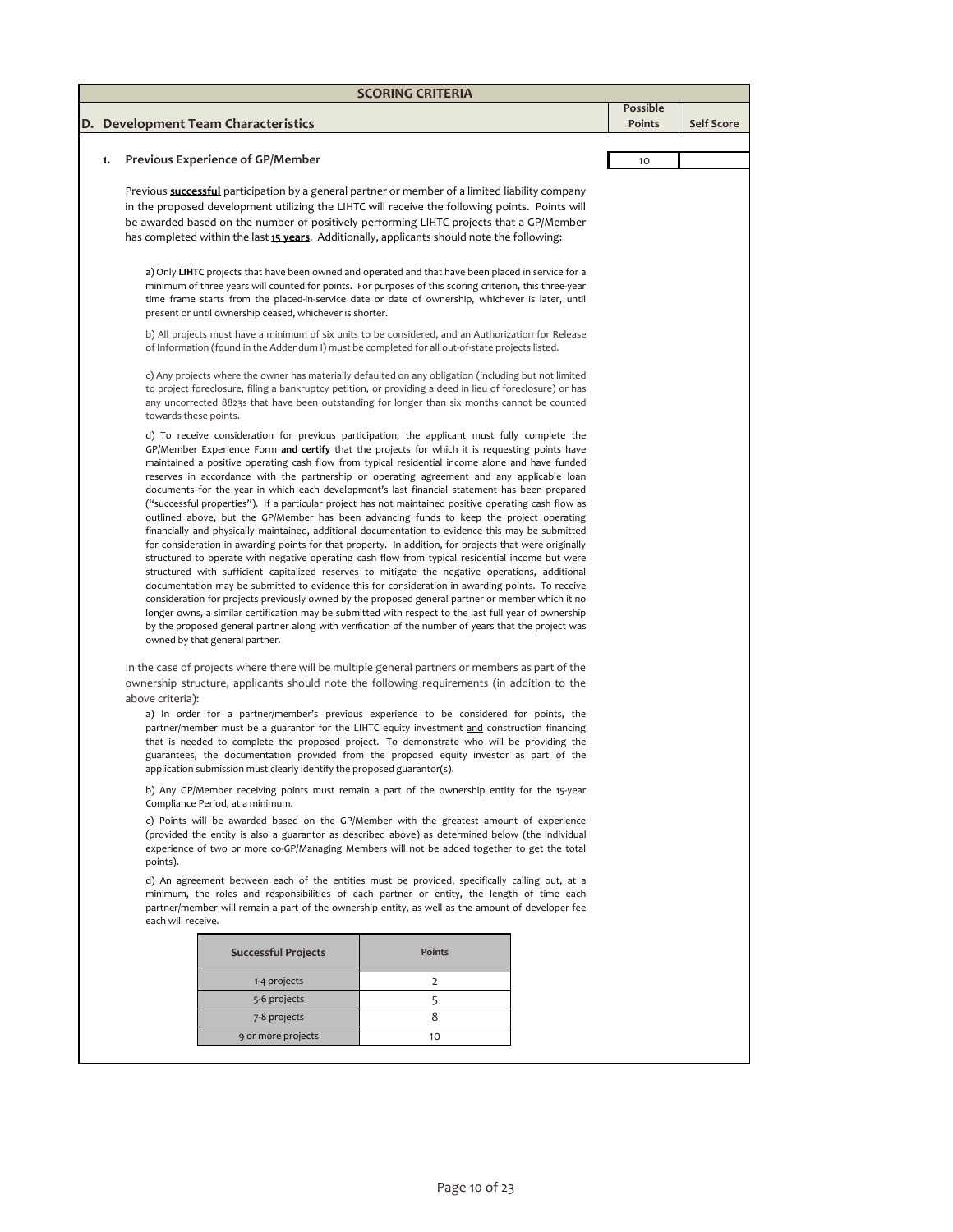| <b>SCORING CRITERIA</b>                              |                 |                   |
|------------------------------------------------------|-----------------|-------------------|
|                                                      | <b>Possible</b> |                   |
| D. Development Team Characteristics                  | <b>Points</b>   | <b>Self Score</b> |
|                                                      |                 |                   |
| <b>Previous Experience of Management Agent</b><br>2. | 10              |                   |
|                                                      |                 |                   |

Previous **successful** participation by a management agent in managing low‐income housing tax credit projects, with at least three years of experience. Points will be awarded only if the date in which management began such project(s) is included in the application, and will be based on years managed. Applicants should note that any projects that have uncorrected 8823s that have been outstanding for longer than 6 months cannot be counted towards these points.

(Applicants must complete the Management Experience form outlining previous experience in order to receive points under this section. Failure to accurately complete this form will result in the loss of these points.)

| <b>Number of Projects</b> | <b>Project Size, Years</b><br>Managed | <b>Total Properties</b> |
|---------------------------|---------------------------------------|-------------------------|
| 1-4 Projects              | $\geq$ 6 units, $\geq$ 3 years        | 2 Points                |
| 5-8 Projects              | $\geq$ 6 units, $\geq$ 3 years        | 5 Points                |
| 9-11 Projects             | $\geq 6$ units, $\geq 3$ years        | 8 Points                |
| 12+ Projects              | $\geq 6$ units, $\geq 3$ years        | 10 Points               |

## **3.** 2 **Nonprofit Ownership Participation**

Projects seeking Nonprofit Ownership Participation points must have an ownership structure where a qualfied nonrofit entity 1) has a greater than 50% general partner/managing member interest in the proposed project; 2) has a concomitant interest in the developer fee (both the cash paid and deferred portions); and 3) is the managing general partner/managing member of the project. Additionally, applicants must submit a narrative that demonstrates the nonprofit's significant involvement (e.g. housing and/or other activities) in the community in which the proposed project will be located. Further, the applicant must also demonstrate the specific areas in which the nonprofit's proposed participation will contribute to the development, ongoing operations, or service aspects of the project. In addition to the above, all of the criteria required in the nonprofit participation tab of the exhibit checklist must be submitted to receive points.

The nonprofit must not be affiliated with or controlled by any for‐ profit organization. (See IRC Section 42(h)(5)).

No individuals or entities involved with or related to any potential for‐ profit participant in the development may be involved with or related to the creation or management of the nonprofit.

| Nonprofit Name       |  |  |  |
|----------------------|--|--|--|
|                      |  |  |  |
| Ownership Percentage |  |  |  |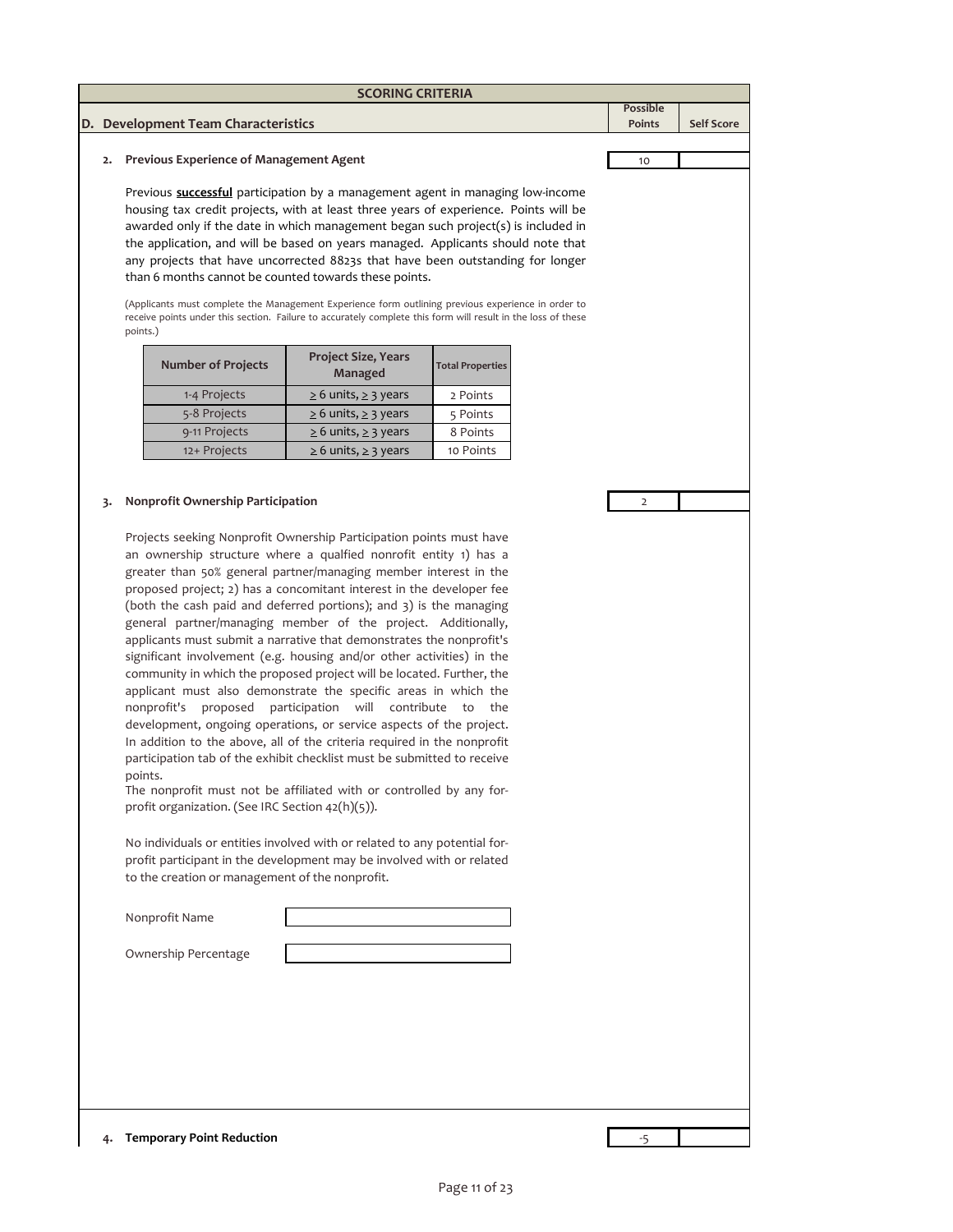| <b>SCORING CRITERIA</b>                                                                                                                                                                                                                                                                                                                               |                                  |                   |  |  |
|-------------------------------------------------------------------------------------------------------------------------------------------------------------------------------------------------------------------------------------------------------------------------------------------------------------------------------------------------------|----------------------------------|-------------------|--|--|
| D. Development Team Characteristics                                                                                                                                                                                                                                                                                                                   | <b>Possible</b><br><b>Points</b> | <b>Self Score</b> |  |  |
| At it's discretion, MSHDA will reduce a project's score if the applicant, or any related<br>party failed to meet program or MSHDA requirements on a prior project. These<br>points will be assessed and evaluated on a round-by-round basis, and applicants will<br>be notified when a situation necessitating the assessment of these points occurs. |                                  |                   |  |  |
| Some examples that could result in this reduction of points include, but are not<br>limited to the following:                                                                                                                                                                                                                                         |                                  |                   |  |  |
| a. Failure to follow through with representations made at the time of application<br>on previous projects where points were awarded that resulted in the project<br>being funded.                                                                                                                                                                     |                                  |                   |  |  |
| b. Poor response or slow response in providing follow-up documentation or<br>clarification requests made by MSHDA staff.                                                                                                                                                                                                                              |                                  |                   |  |  |
| Failure to meet one or multiple deadlines on previous developments.<br>$\mathsf{C}$                                                                                                                                                                                                                                                                   |                                  |                   |  |  |
| d. Failure to submit progress reports by the required deadline.                                                                                                                                                                                                                                                                                       |                                  |                   |  |  |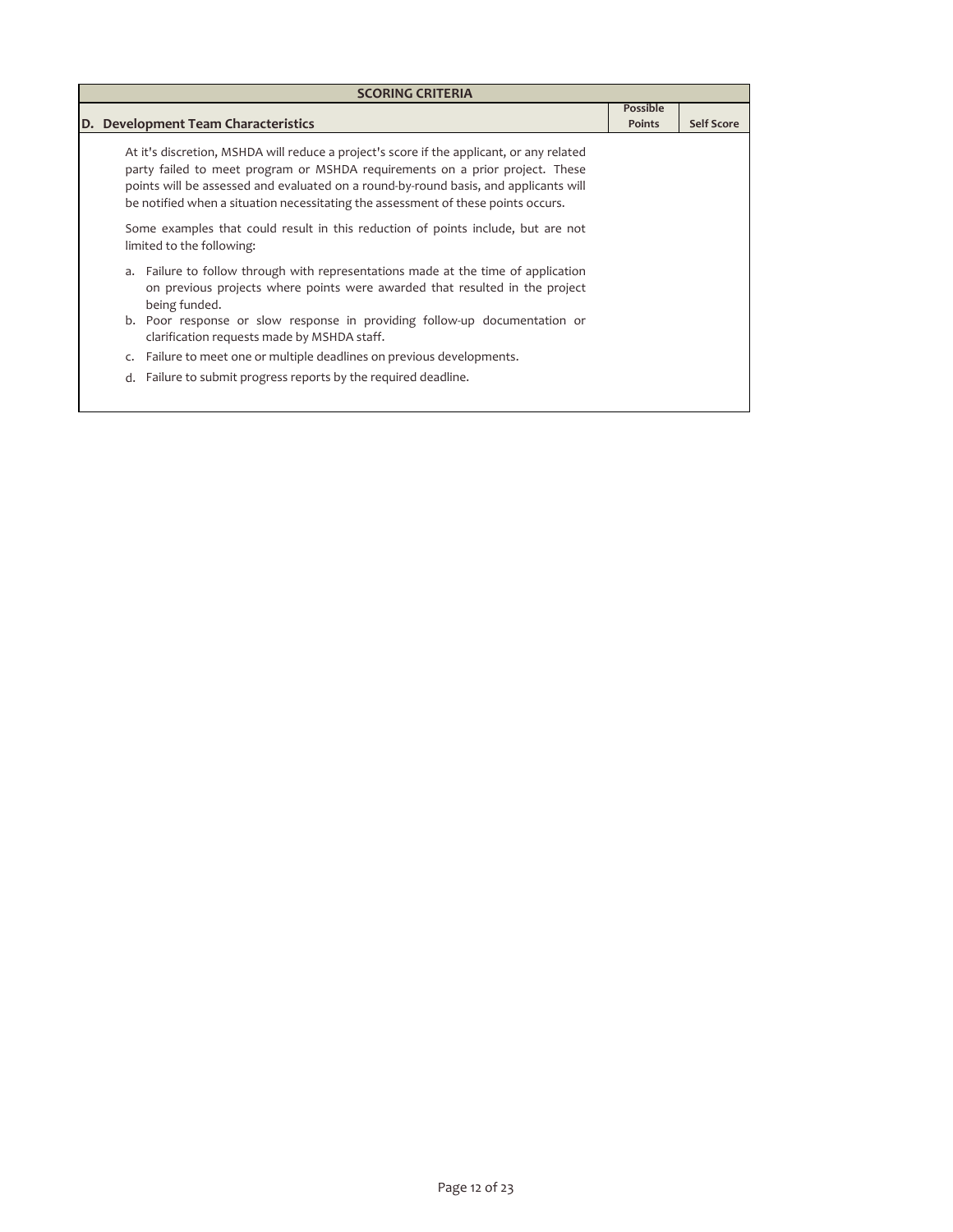|    | <b>SCORING CRITERIA</b>                                                                                                                                                                                                                                                                                                                                                                                                                                                                                                                                                                                                                                                                                                                                                                                                                                                                                                                                                                                                                                                                                                                                                                                                                                                                                                                                                                                                                                                                                                                                                                                                                                                                                                                                                                                                                                                                                                                                                                                       |                                  |                   |
|----|---------------------------------------------------------------------------------------------------------------------------------------------------------------------------------------------------------------------------------------------------------------------------------------------------------------------------------------------------------------------------------------------------------------------------------------------------------------------------------------------------------------------------------------------------------------------------------------------------------------------------------------------------------------------------------------------------------------------------------------------------------------------------------------------------------------------------------------------------------------------------------------------------------------------------------------------------------------------------------------------------------------------------------------------------------------------------------------------------------------------------------------------------------------------------------------------------------------------------------------------------------------------------------------------------------------------------------------------------------------------------------------------------------------------------------------------------------------------------------------------------------------------------------------------------------------------------------------------------------------------------------------------------------------------------------------------------------------------------------------------------------------------------------------------------------------------------------------------------------------------------------------------------------------------------------------------------------------------------------------------------------------|----------------------------------|-------------------|
|    | D. Development Team Characteristics                                                                                                                                                                                                                                                                                                                                                                                                                                                                                                                                                                                                                                                                                                                                                                                                                                                                                                                                                                                                                                                                                                                                                                                                                                                                                                                                                                                                                                                                                                                                                                                                                                                                                                                                                                                                                                                                                                                                                                           | <b>Possible</b><br><b>Points</b> | <b>Self Score</b> |
|    |                                                                                                                                                                                                                                                                                                                                                                                                                                                                                                                                                                                                                                                                                                                                                                                                                                                                                                                                                                                                                                                                                                                                                                                                                                                                                                                                                                                                                                                                                                                                                                                                                                                                                                                                                                                                                                                                                                                                                                                                               |                                  |                   |
| 5. | Poor Previous Participation of Applicant                                                                                                                                                                                                                                                                                                                                                                                                                                                                                                                                                                                                                                                                                                                                                                                                                                                                                                                                                                                                                                                                                                                                                                                                                                                                                                                                                                                                                                                                                                                                                                                                                                                                                                                                                                                                                                                                                                                                                                      | $-20$                            |                   |
|    | Poor previous participation on the part of the applicant, or any related party will be penalized<br>in the form of negative points. This includes, but is not limited to, failure to utilize a<br>commitment or allocation of credit, failure to meet requirements necessary to obtain a<br>carryover allocation after notification has been provided to the authority that the<br>requirements would be met, inability to complete a previous project within three years of first<br>submission, regulatory or mortgage defaults, foreclosure or granting of a deed in lieu of<br>foreclosure, failure to submit annual LIHTC owner's certifications or any other compliance<br>monitoring documentation in a timely manner (including but not limited to owner responses<br>to file audits and/or physical inspections), removal under the limited partnership agreement or<br>operating agreement for a housing development, current outstanding HUD 2530 violations,<br>current outstanding program compliance violations for LIHTC (Uncorrected 8823), RHS,<br>HOME, or other federally funded rental properties or serious and repeated violation of<br>program requirements as determined by the authority.<br>Applicants are strongly encouraged to check with MSHDA's asset management and LIHTC<br>compliance unit well in advance of the funding round deadline if they (or other members of<br>the development team) would like to know if they have any outstanding issues (as listed<br>above) which could lead to a potential negative point assessment in a LIHTC funding round.<br>If choosing to utilize this option, development team members should contact MSHDA to<br>confirm whether they have any outstanding issues at least 1 month prior to the funding<br>round deadline to ensure that $(i)$ MSHDA has sufficient time to review past records and $(2)$<br>so development team members have time to correct outstanding issues prior to the<br>submittal of a LIHTC application. |                                  |                   |
|    | If these points are assessed, points for successful previous experience in Section D.1. will not be<br>given. Negative points will be imposed on <b>applicants</b> for <b>three</b> years following the instance of<br>poor participation. Entities voluntarily returning an allocation of LIHTC will not be subject to the<br>receipt of these points.                                                                                                                                                                                                                                                                                                                                                                                                                                                                                                                                                                                                                                                                                                                                                                                                                                                                                                                                                                                                                                                                                                                                                                                                                                                                                                                                                                                                                                                                                                                                                                                                                                                       |                                  |                   |
| 6. | Poor Previous Participation of Management Agent                                                                                                                                                                                                                                                                                                                                                                                                                                                                                                                                                                                                                                                                                                                                                                                                                                                                                                                                                                                                                                                                                                                                                                                                                                                                                                                                                                                                                                                                                                                                                                                                                                                                                                                                                                                                                                                                                                                                                               | $-20$                            |                   |
|    | Poor previous participation on the part of the management agent will be penalized in the form<br>of negative points. This may include, but is not limited to, failure to submit correct<br>information in a timely manner on monitoring reports (annual LIHTC owner's certifications,<br>responses to file audits and/or physical inspections, etc.), failure to verify and/or calculate<br>tenant income and rents in accordance with federal regulations, current outstanding HUD<br>2530 violations, current outstanding program compliance violations for LIHTC (Uncorrected<br>8823), RHS, HOME, or other federally funded rental properties, or serious and repeated<br>violation of program requirements as determined by the authority.                                                                                                                                                                                                                                                                                                                                                                                                                                                                                                                                                                                                                                                                                                                                                                                                                                                                                                                                                                                                                                                                                                                                                                                                                                                               |                                  |                   |
|    | Applicants are strongly encouraged to check with MSHDA's asset management and LIHTC<br>compliance unit well in advance of the funding round deadline if they (or other members of<br>the development team) would like to know if they have any outstanding issues (as listed<br>above) which could lead to a potential negative point assessment in a LIHTC funding round.<br>If choosing to utilize this option, development team members should contact MSHDA to<br>confirm whether they have any outstanding issues at least 1 month prior to the funding<br>round deadline to ensure that $(i)$ MSHDA has sufficient time to review past records and $(2)$<br>so development team members have time to correct outstanding issues prior to the                                                                                                                                                                                                                                                                                                                                                                                                                                                                                                                                                                                                                                                                                                                                                                                                                                                                                                                                                                                                                                                                                                                                                                                                                                                            |                                  |                   |

*If these points are assessed, points for successful previous experience in Section D.2. will not be given. Negative points will be imposed on the management agent for three years following the instance of poor participation.*

**submittal of a LIHTC application.**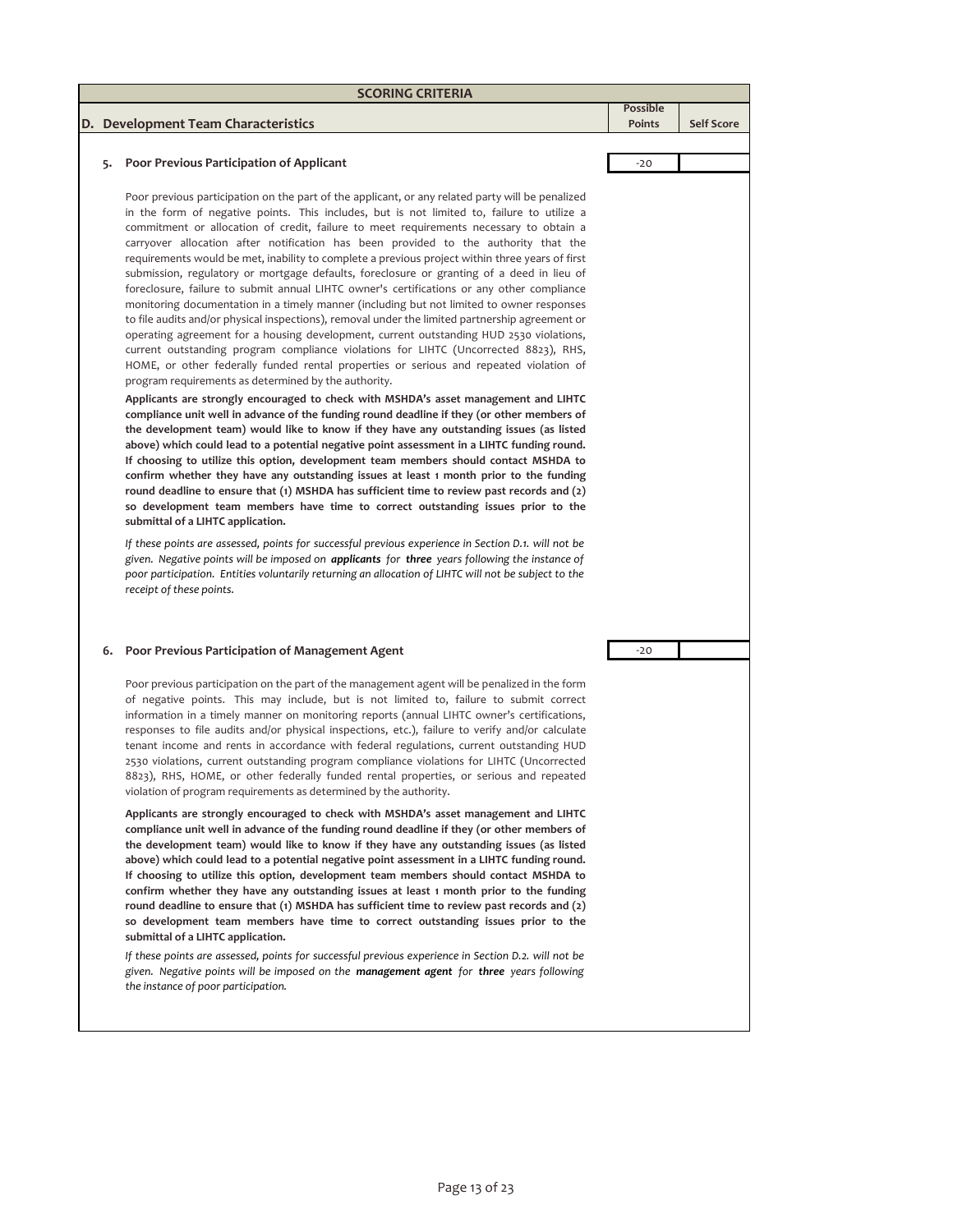## **E. Development Financing Possible Points** Self Score **1.** 5 **Existing HUD Section 236 Property 2.** 5 **Rehab‐Only Preservation 3.** 5 **Replacement/Redevelopment of Public Housing 4.** 5 **RHS Section 515 Developments 5. Project‐Based Tenant Subsidies** 5 Project involves the replacement or redevelopment of public housing units. Project involves the rehabilitation of an existing HUD 236 property. Projects will be awarded 5 points for either 1) obtaining a new project‐based tenant subsidy contract (other than MSHDA PBV), or 2) preserving existing project-based tenant subsidies for the length of the existing rental subsidy compliance period and committing to renew the contract to the extent available. Preservation developments that are able to be completed without the use of acquisition credit or without acquisition costs impacting the amount of credit allocated to the project. **SCORING CRITERIA** Projects that involve the rehabilitation of an existing RHS 515 property will receive points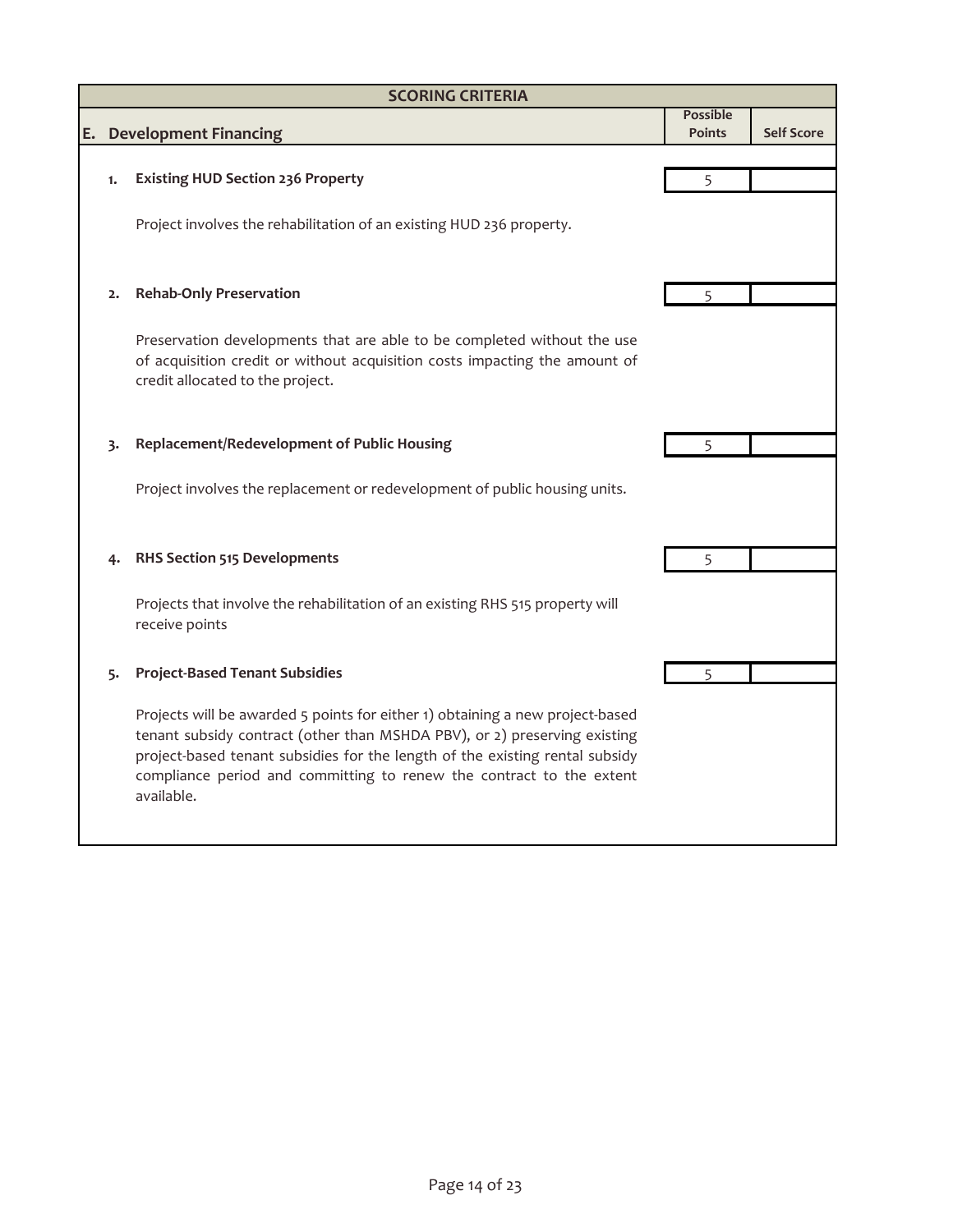| <b>SCORING CRITERIA</b>                                                                                                                                                                                                                                                                                                                                                                                                                                                                                                                                        |                                  |                   |
|----------------------------------------------------------------------------------------------------------------------------------------------------------------------------------------------------------------------------------------------------------------------------------------------------------------------------------------------------------------------------------------------------------------------------------------------------------------------------------------------------------------------------------------------------------------|----------------------------------|-------------------|
| F. Permanent Supportive Housing Developments                                                                                                                                                                                                                                                                                                                                                                                                                                                                                                                   | <b>Possible</b><br><b>Points</b> | <b>Self Score</b> |
| Permanent supportive housing projects which meet all of the requirements of<br>addendum III, including all threshold criteria, are eligible for the points listed<br>below. Applicants should note that MSHDA will not take into consideration any<br>points for permanent supportive housing awarded in this Section F. of the LIHTC<br>scoring criteria when awarding credit from the undesignated category.                                                                                                                                                 |                                  |                   |
| <b>Supportive Service Coordination</b><br>1.                                                                                                                                                                                                                                                                                                                                                                                                                                                                                                                   | 6                                |                   |
| On-site service coordination must be available to all supportive housing<br>tenants. This may be provided through a partnership with the local service<br>organizations. The following schedule serves as a minimum standard.<br>Additional on-site services may be needed depending on the population<br>served by the supportive housing project.                                                                                                                                                                                                            |                                  |                   |
| 8 hours per week - projects of 30 units or less<br>a.<br>16 hours per week - projects 31-60 units<br>b.<br>24 hours per week - projects 61-90 units<br>C.<br>d. 32 hours per week - Projects exceeding 90 units must have case<br>management 32 hours of full time staffing plus 8 hours for every 30<br>units. Example: 150 units / 30 = 5 x 8 hrs = 40 hours of staffing per week.                                                                                                                                                                           |                                  |                   |
| To receive additional points, projects must provide additional on-site<br>services as follows:                                                                                                                                                                                                                                                                                                                                                                                                                                                                 |                                  |                   |
| 6 Points<br>• 16 hours per week - projects of 30 units or less =                                                                                                                                                                                                                                                                                                                                                                                                                                                                                               |                                  |                   |
| <b>6 Points</b><br>• 32 hours per week - projects of 31 - 60 units =                                                                                                                                                                                                                                                                                                                                                                                                                                                                                           |                                  |                   |
| 6 Points<br>• 48 hours per week - projects of 61 - 90 units =                                                                                                                                                                                                                                                                                                                                                                                                                                                                                                  |                                  |                   |
| • Projects exceeding 90 units must have 48 hours of case<br>6 Points<br>case management with 16 hours of staffing for every 30<br>additional units. Example:<br>150 units $/$ 30 = 5 x 16 hrs = 80 hours of staffing per week.                                                                                                                                                                                                                                                                                                                                 |                                  |                   |
| In Addendum III, Applicants must describe how the project will meet the<br>supportive service needs of the targeted tenants. Include how many hours<br>of on-site services will be provided and include documentation in the<br>Addendum III submission of a funding commitment from the agency(s) that<br>will provide staff for these services. The funding commitment must be<br>detailed in a letter signed by the executive director of the agency providing<br>the services. The services cannot be funded through the operations of the<br>development. |                                  |                   |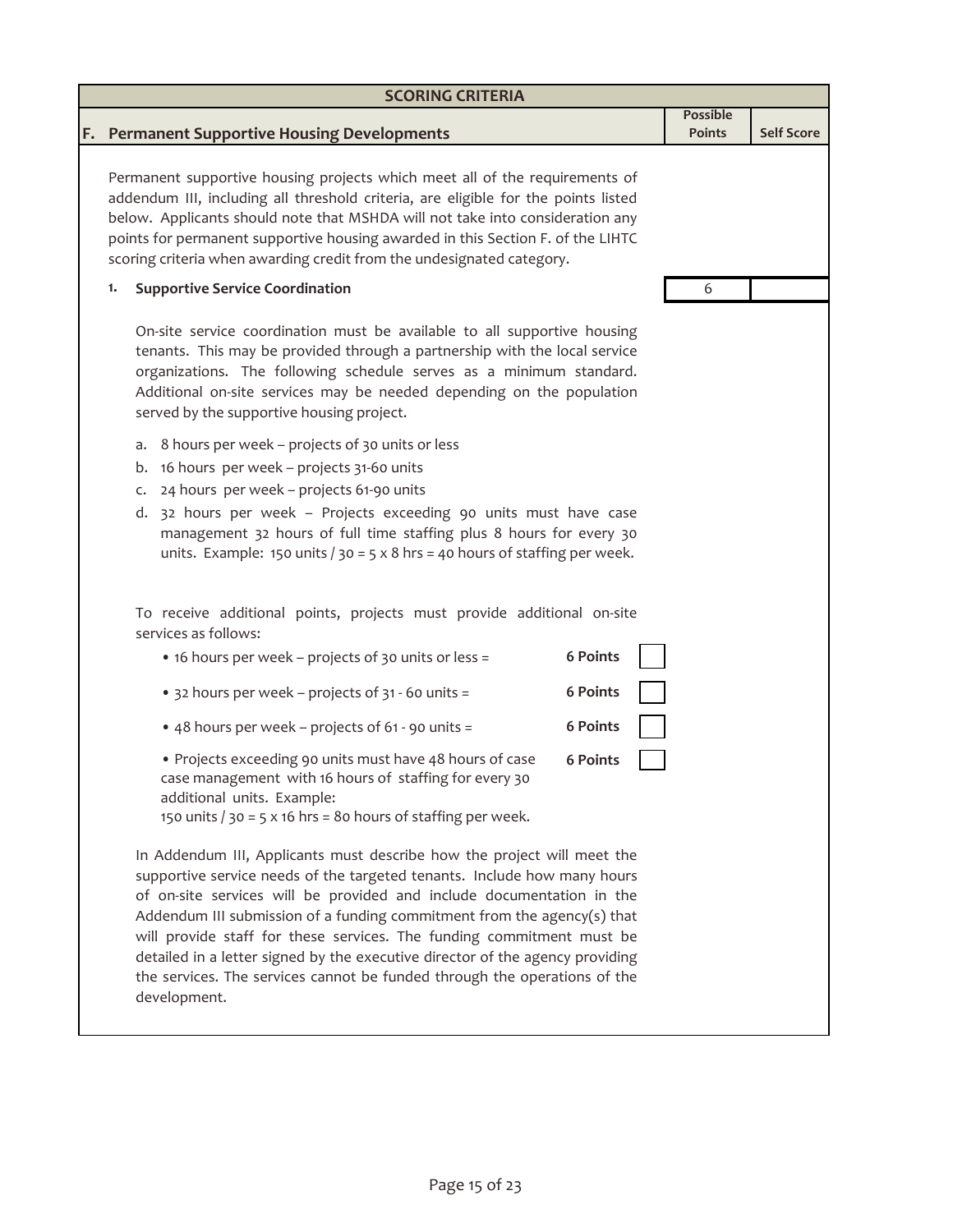|    | <b>SCORING CRITERIA</b> |                                                                                                                                                                                                                                                                                                                                                                                                                                                                                                                                                                                                                                                                                                                     |                                  |                   |
|----|-------------------------|---------------------------------------------------------------------------------------------------------------------------------------------------------------------------------------------------------------------------------------------------------------------------------------------------------------------------------------------------------------------------------------------------------------------------------------------------------------------------------------------------------------------------------------------------------------------------------------------------------------------------------------------------------------------------------------------------------------------|----------------------------------|-------------------|
| F. |                         | <b>Permanent Supportive Housing Developments</b>                                                                                                                                                                                                                                                                                                                                                                                                                                                                                                                                                                                                                                                                    | <b>Possible</b><br><b>Points</b> | <b>Self Score</b> |
|    | 2.                      | <b>Continuum of Care Support and Engagement</b>                                                                                                                                                                                                                                                                                                                                                                                                                                                                                                                                                                                                                                                                     | 4                                |                   |
|    |                         | The minimum PSH threshold requirements include submission of a letter of<br>support from the local Continuum of Care (CoC). In addition to the support<br>letter, points may be awarded if there is documentation demonstrating that<br>the development team has attended a meeting with the CoC housing<br>planning body during the planning phase to ensure that the stability of<br>tenants and the project are integrated in the community and that there are<br>strong social support networks available to meets the needs of the PSH<br>tenants. A standard form will be provided in the attachments of Addendum<br>III that must be included with the application submission for points to be<br>evaluated. |                                  |                   |
|    | 3.                      | <b>Service Funding Commitments</b>                                                                                                                                                                                                                                                                                                                                                                                                                                                                                                                                                                                                                                                                                  | 5                                |                   |
|    |                         | Projects employing other sources of federal, state and/or private financing<br>a. Permanent Supportive Housing programs funded through<br>1 Point<br>the Continuum of Care.                                                                                                                                                                                                                                                                                                                                                                                                                                                                                                                                         |                                  |                   |
|    |                         | b. Capital Contribution targeted for supportive services from<br>1 Point<br>developer fee (\$1,000 per supportive housing unit).<br>Example: 40 PSH units; 40x1,000 = 40,000.                                                                                                                                                                                                                                                                                                                                                                                                                                                                                                                                       |                                  |                   |
|    |                         | Private/Foundation - minimum of \$1,000 per supportive<br>1 Point<br>$\mathsf{C}$<br>housing unit must be committed.<br>Example: 10 PSH units; (10x1,000) = 10,000                                                                                                                                                                                                                                                                                                                                                                                                                                                                                                                                                  |                                  |                   |
|    |                         | d. Other State Agencies - minimum of \$1,000 per supportive<br>1 Point<br>housing unit must be committed.<br>Example: 10 PSH units; (10x1,000) = 10,000                                                                                                                                                                                                                                                                                                                                                                                                                                                                                                                                                             |                                  |                   |
|    |                         | e. Federal Funding for supportive housing programs such the<br>1 Point<br>HUD 811 Program, Veteran Housing programs or other<br>Special HUD funded program targeted for special needs<br>or homeless populations.                                                                                                                                                                                                                                                                                                                                                                                                                                                                                                   |                                  |                   |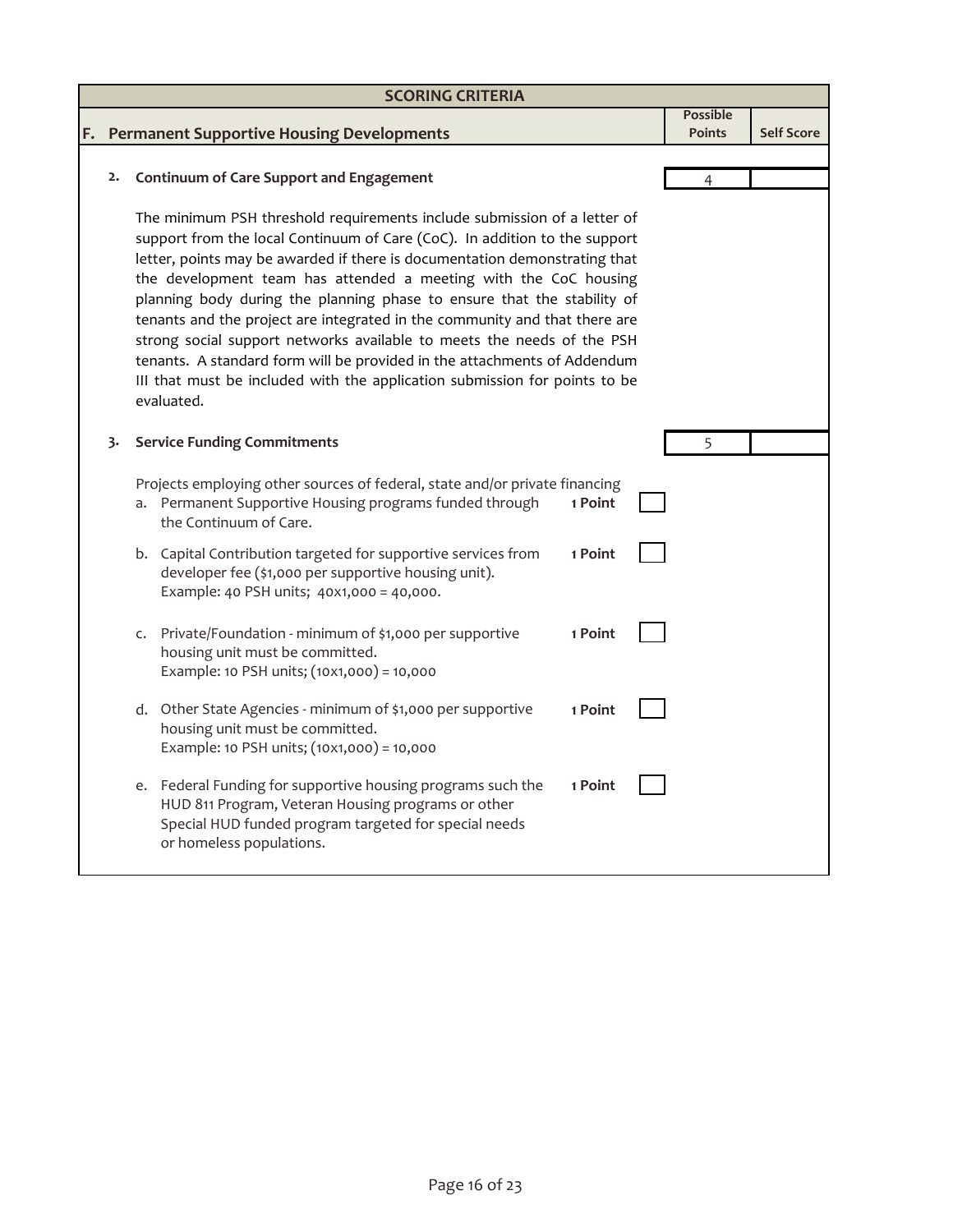| <b>SCORING CRITERIA</b> |                                                                                                                                                                                                                                                                                                                                                                                                                                                                                                                                                 |                |                   |
|-------------------------|-------------------------------------------------------------------------------------------------------------------------------------------------------------------------------------------------------------------------------------------------------------------------------------------------------------------------------------------------------------------------------------------------------------------------------------------------------------------------------------------------------------------------------------------------|----------------|-------------------|
|                         |                                                                                                                                                                                                                                                                                                                                                                                                                                                                                                                                                 | Possible       |                   |
|                         | F. Permanent Supportive Housing Developments<br>4. Community/Supportive Service Room                                                                                                                                                                                                                                                                                                                                                                                                                                                            | <b>Points</b>  | <b>Self Score</b> |
|                         |                                                                                                                                                                                                                                                                                                                                                                                                                                                                                                                                                 | $\overline{2}$ |                   |
|                         | To meet minimum PSH threshold requirements, projects are required to<br>provide community or supportive service space to projects with 11 or more<br>PSH units. A minimum of 15 square feet per residential unit is required.                                                                                                                                                                                                                                                                                                                   |                |                   |
|                         | Projects that provide additional community space to offer additional<br>opportunities for residents such as enrichment classes or employment<br>training on-site, will be awarded 2 points. Documentation must be provided<br>demonstrating that the additional space is significant in size to allow a<br>private area for partnering agencies providing these opportunities and the<br>funding source of the program or classes. If additional community space will<br>be included, please describe this further in Addendum III as directed. |                |                   |
| 5.                      | <b>Targeted Supportive Housing Populations</b>                                                                                                                                                                                                                                                                                                                                                                                                                                                                                                  | 5              |                   |
|                         | Projects that have demonstrated in their Supportive Service Plan to serve<br>the supportive housing populations most in need as outlined below will<br>receive additional points:                                                                                                                                                                                                                                                                                                                                                               |                |                   |
|                         | 5 Points<br>a. Chronically Homeless per HUD's definition                                                                                                                                                                                                                                                                                                                                                                                                                                                                                        |                |                   |
|                         | A minimum of 30% of the supportive housing units must be set aside to<br>receive points.                                                                                                                                                                                                                                                                                                                                                                                                                                                        |                |                   |
|                         | <b>Tenant Selection Criteria</b>                                                                                                                                                                                                                                                                                                                                                                                                                                                                                                                |                |                   |
|                         | The minimum PSH Threshold criteria require the inclusion of tenant selection<br>criteria for the PSH units. If units will be targeted toward chronically<br>homeless populations and receive points, there must be a preferenced<br>waiting list established and these units must be occupied by tenants that<br>meet the Chronically Homeless definition as defined by HUD. In addition,<br>the screening tools and prioritization for the referrals must be clearly<br>outlined.                                                              |                |                   |
| 6.                      | Developing in a High Need Area                                                                                                                                                                                                                                                                                                                                                                                                                                                                                                                  | 2              |                   |
|                         | Points will be awarded to those projects that can document a high need area<br>where the homeless count is greater than 500 persons within the City or<br>County that the development is located: Attach a copy of the most recent<br>homeless count from HMIS.                                                                                                                                                                                                                                                                                 |                |                   |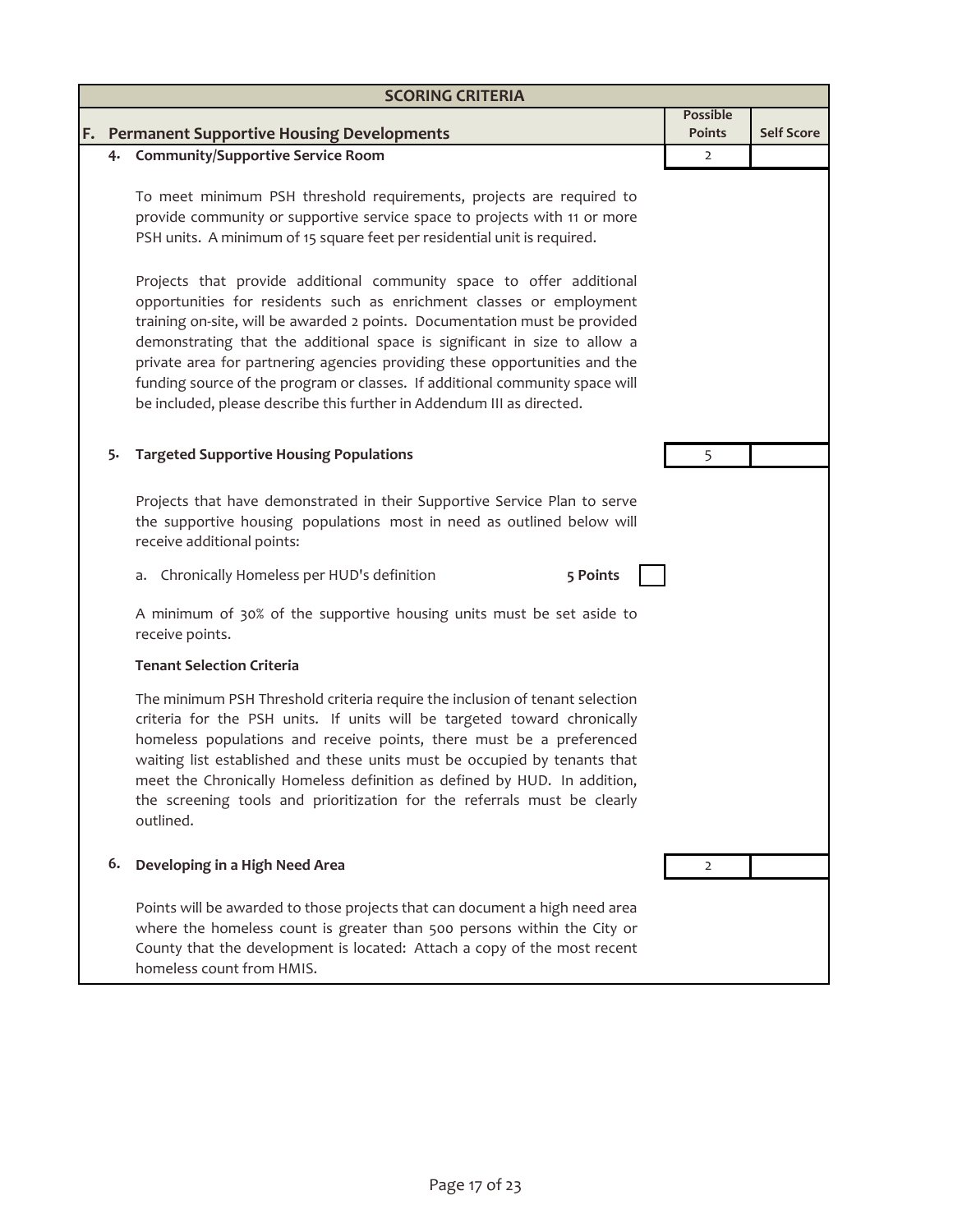| <b>Permanent Supportive Housing Developments</b><br>F.<br><b>Experienced Supportive Housing Development Team</b><br>7.<br>Points will be awarded to a development team that has experience with 50 or<br>more units of supportive housing. Experience can be included for LIHTC PSH<br>units or HUD funded PSH units through programs such as HUD 811 or HUD PSH<br>programs through the Continuum of Care.                                                                                                                                                                                                                                                                                                                                                                                                                                                                | <b>Possible</b><br><b>Points</b><br>9 | <b>Self Score</b> |
|----------------------------------------------------------------------------------------------------------------------------------------------------------------------------------------------------------------------------------------------------------------------------------------------------------------------------------------------------------------------------------------------------------------------------------------------------------------------------------------------------------------------------------------------------------------------------------------------------------------------------------------------------------------------------------------------------------------------------------------------------------------------------------------------------------------------------------------------------------------------------|---------------------------------------|-------------------|
|                                                                                                                                                                                                                                                                                                                                                                                                                                                                                                                                                                                                                                                                                                                                                                                                                                                                            |                                       |                   |
|                                                                                                                                                                                                                                                                                                                                                                                                                                                                                                                                                                                                                                                                                                                                                                                                                                                                            |                                       |                   |
|                                                                                                                                                                                                                                                                                                                                                                                                                                                                                                                                                                                                                                                                                                                                                                                                                                                                            |                                       |                   |
|                                                                                                                                                                                                                                                                                                                                                                                                                                                                                                                                                                                                                                                                                                                                                                                                                                                                            |                                       |                   |
|                                                                                                                                                                                                                                                                                                                                                                                                                                                                                                                                                                                                                                                                                                                                                                                                                                                                            |                                       |                   |
|                                                                                                                                                                                                                                                                                                                                                                                                                                                                                                                                                                                                                                                                                                                                                                                                                                                                            |                                       |                   |
| 3 Points<br>a. Developer owns and operates 50 or more units of<br>supportive housing.                                                                                                                                                                                                                                                                                                                                                                                                                                                                                                                                                                                                                                                                                                                                                                                      |                                       |                   |
| b. Management Company has experience managing 50 or<br>3 Points<br>more units of supportive housing.                                                                                                                                                                                                                                                                                                                                                                                                                                                                                                                                                                                                                                                                                                                                                                       |                                       |                   |
| 3 Points<br>c. Lead Agency has experience providing services for 50 or<br>units of permanent supportive housing.                                                                                                                                                                                                                                                                                                                                                                                                                                                                                                                                                                                                                                                                                                                                                           |                                       |                   |
| In Addendum III, please list the name of the development(s) and the total<br>number of supportive housing units or attach a separate sheet with this<br>information.                                                                                                                                                                                                                                                                                                                                                                                                                                                                                                                                                                                                                                                                                                       |                                       |                   |
| <b>Successful PSH Outcomes</b><br>8.                                                                                                                                                                                                                                                                                                                                                                                                                                                                                                                                                                                                                                                                                                                                                                                                                                       | 2                                     |                   |
| If the Developer has 50 or more units of PSH, 2 additional points will be<br>awarded if documentation is submitted with this application that clearly<br>demonstrates that the annual average economic vacancy within the PSH<br>units is at or below 5%. If the development has both PSH units and non-PSH<br>units data should be provided for the entire development. However, to<br>receive points, the PSH units must meet the 5% average economic vacancy<br>target.                                                                                                                                                                                                                                                                                                                                                                                                 |                                       |                   |
| <b>Housing First Model</b><br>9.                                                                                                                                                                                                                                                                                                                                                                                                                                                                                                                                                                                                                                                                                                                                                                                                                                           | 4                                     |                   |
| Points will be awarded to supportive housing models that are collaboratively<br>meeting the needs of the community to reduce the high costs of current<br>system usage such as emergency rooms, police and emergency response<br>systems and other community funded services. To receive points there must<br>be a demonstrated use of assessment tools that identify and prioritize the<br>referrals to serve the most vulnerable. Include a description of the referral<br>process and centralized intake assessment that prioritizes the referrals for<br>the waiting list that will be utilized at this development. The model must<br>support moving persons quickly into housing from settings such as streets or<br>shelters without preconditions of treatment acceptance or compliance.<br>Sobriety, and medication compliance cannot be an entrance requirement. |                                       |                   |
|                                                                                                                                                                                                                                                                                                                                                                                                                                                                                                                                                                                                                                                                                                                                                                                                                                                                            |                                       |                   |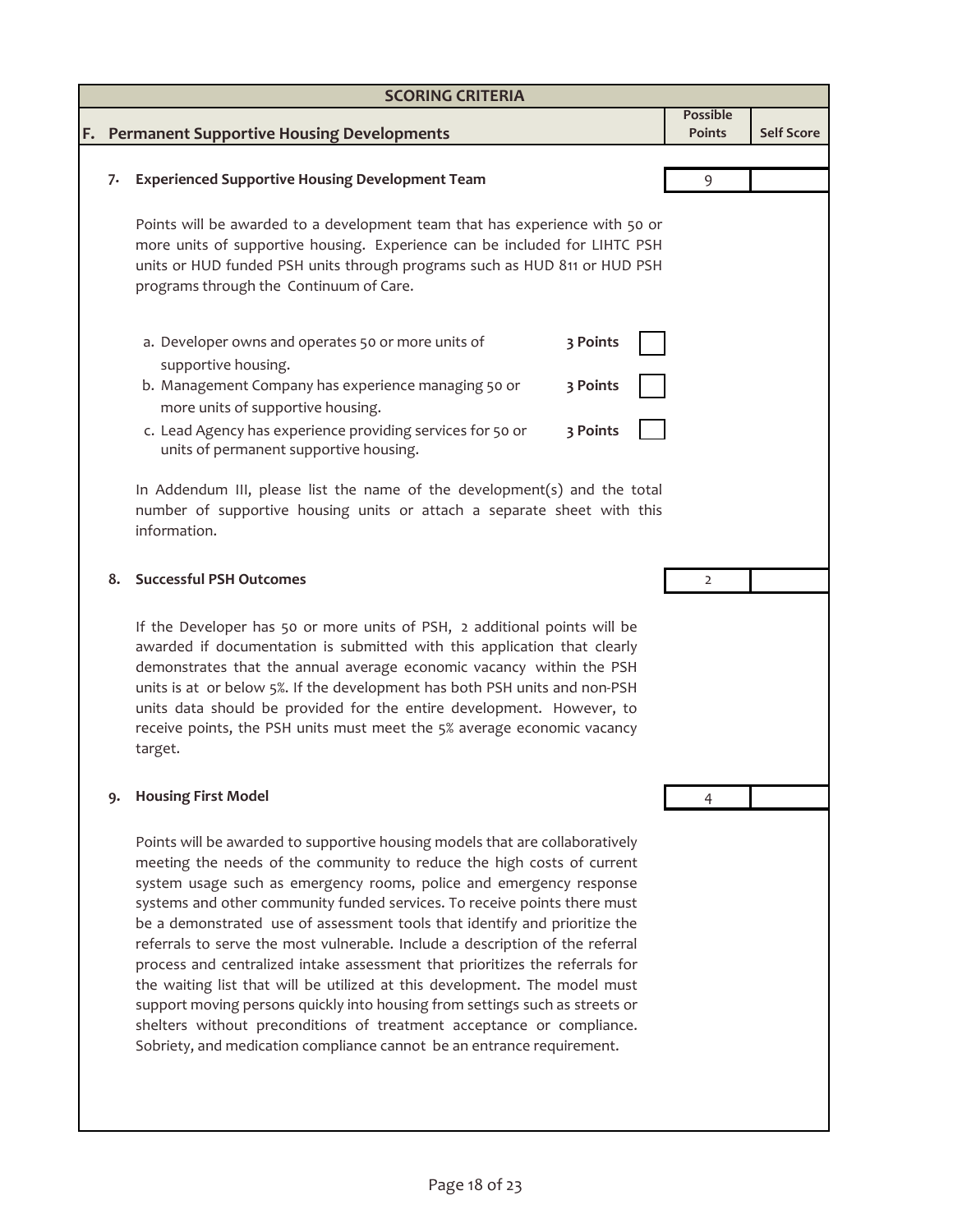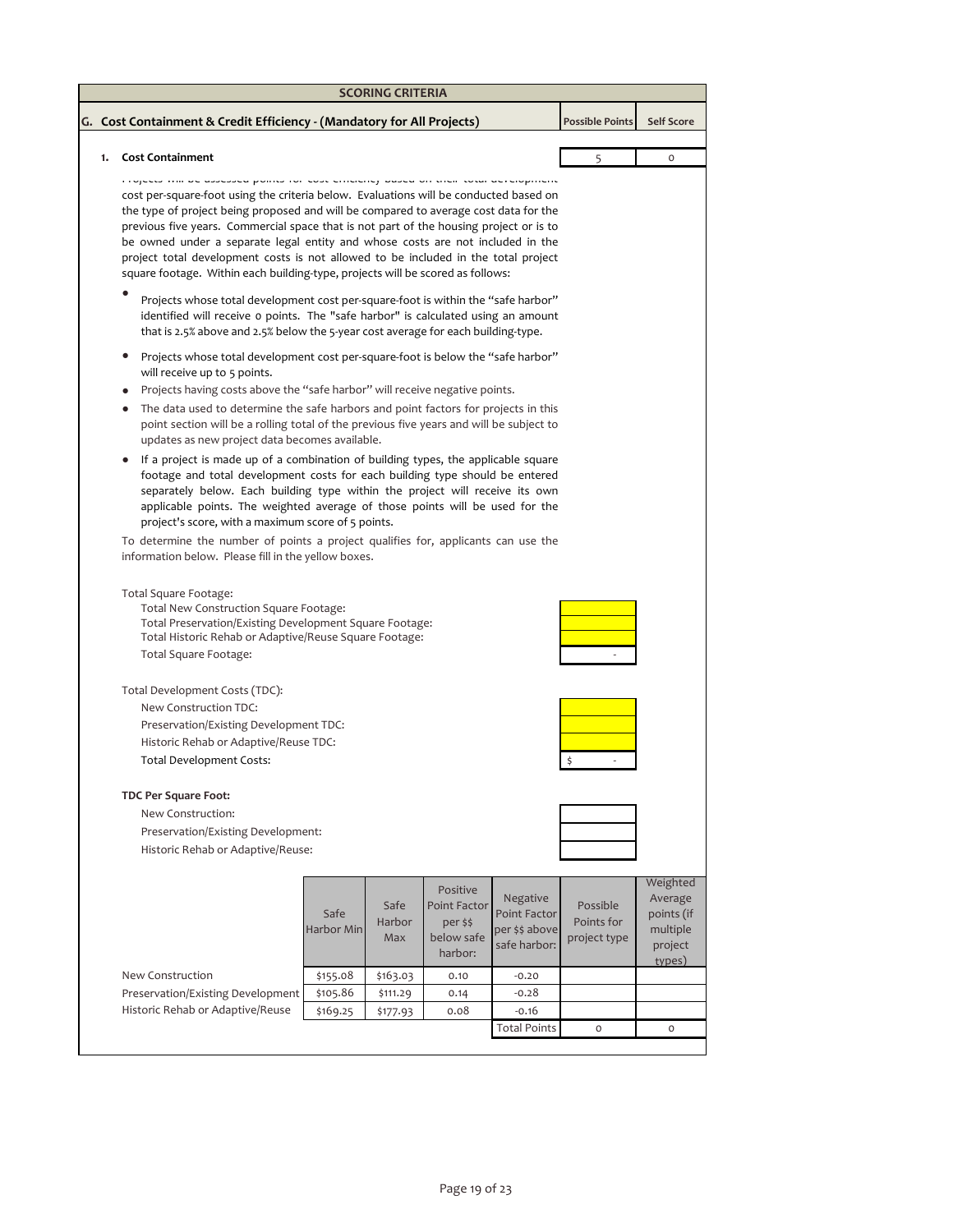| Projects will be assessed points for credit efficiency based on the eligible tax credit<br>amount per LIHTC unit using the criteria below. Evaluations will be conducted based<br>on the type of project being proposed and will be compared to average credit per unit<br>data for the previous five years. Within each building-type, projects will be scored as<br>follows:<br>Projects whose credit per unit is within the "safe harbor" identified will receive o<br>points. The "safe harbor" is calculated using an amount that is 2.5% above and 2.5%<br>below the 5-year cost average for each project-type.<br>Projects whose credit per unit is below the "safe harbor" will receive up to 10<br>$\bullet$<br>additional points.<br>Projects whose credit per unit is above the "safe harbor" will receive negative<br>$\bullet$<br>points.<br>• The data used to determine the safe harbors and point factors for projects in this<br>point section will be a rolling total of the previous five years and will be subject to<br>updates as new project data becomes available.<br>If a project is made up of a combination of building types, the applicable number<br>of LIHTC units and amount of applicable credit should be entered separately<br>below. Each building type within the project will receive its own applicable points.<br>The weighted average of those points will be used for the project score, with a<br>maximum of 10 points.<br>To determine the number of points a project qualifies for, applicants can use the<br>information below. Please fill in the yellow boxes.<br><b>Total LIHTC Units:</b><br><b>Total New Construction Units:</b><br>Total Preservation/Existing Development Units:<br>Total Historic Rehab or Adaptive/Reuse Units:<br><b>Total Units:</b><br><b>Total Credit:</b><br><b>Total New Construction Credit:</b><br>Total Preservation/Existing Development Credit:<br>Total Historic Rehab or Adaptive/Reuse Credit:<br>Total Credit:<br><b>Total Credit per LIHTC Unit:</b><br>New Construction:<br>Preservation/Existing Development:<br>Historic Rehab or Adaptive/Reuse:<br>Weighted<br>Positive<br>Average<br>Negative<br>Safe<br><b>Point Factor</b><br>Possible<br><b>Point Factor</b><br>points (if<br>Safe<br>Harbor<br>Points for<br>per \$\$<br>Harbor Min<br>multiple<br>per \$\$ above<br>below safe<br>Max<br>project type<br>safe harbor:<br>project<br>harbor:<br>types)<br>New Construction:<br>\$19,328.14<br>0.0008<br>$-0.0008$<br>\$18,385.30<br>Preservation/Existing Development:<br>$\frac{1}{6,942.41}$<br>\$7,298.43<br>0.002<br>$-0.002$<br>Historic Rehab or Adaptive/Reuse:<br>\$21,002.12<br>\$22,079.15<br>0.0004<br>$-0.0004$<br><b>Total Points</b><br>O<br>$\mathsf O$ | 2. Credit Efficiency | 10 | $\circ$ |
|--------------------------------------------------------------------------------------------------------------------------------------------------------------------------------------------------------------------------------------------------------------------------------------------------------------------------------------------------------------------------------------------------------------------------------------------------------------------------------------------------------------------------------------------------------------------------------------------------------------------------------------------------------------------------------------------------------------------------------------------------------------------------------------------------------------------------------------------------------------------------------------------------------------------------------------------------------------------------------------------------------------------------------------------------------------------------------------------------------------------------------------------------------------------------------------------------------------------------------------------------------------------------------------------------------------------------------------------------------------------------------------------------------------------------------------------------------------------------------------------------------------------------------------------------------------------------------------------------------------------------------------------------------------------------------------------------------------------------------------------------------------------------------------------------------------------------------------------------------------------------------------------------------------------------------------------------------------------------------------------------------------------------------------------------------------------------------------------------------------------------------------------------------------------------------------------------------------------------------------------------------------------------------------------------------------------------------------------------------------------------------------------------------------------------------------------------------------------------------------------------------------------------------------------------------------------------------------------------------------------------------------------------------------------------------------------------------------------------------------------------------------------------|----------------------|----|---------|
|                                                                                                                                                                                                                                                                                                                                                                                                                                                                                                                                                                                                                                                                                                                                                                                                                                                                                                                                                                                                                                                                                                                                                                                                                                                                                                                                                                                                                                                                                                                                                                                                                                                                                                                                                                                                                                                                                                                                                                                                                                                                                                                                                                                                                                                                                                                                                                                                                                                                                                                                                                                                                                                                                                                                                                          |                      |    |         |
|                                                                                                                                                                                                                                                                                                                                                                                                                                                                                                                                                                                                                                                                                                                                                                                                                                                                                                                                                                                                                                                                                                                                                                                                                                                                                                                                                                                                                                                                                                                                                                                                                                                                                                                                                                                                                                                                                                                                                                                                                                                                                                                                                                                                                                                                                                                                                                                                                                                                                                                                                                                                                                                                                                                                                                          |                      |    |         |
|                                                                                                                                                                                                                                                                                                                                                                                                                                                                                                                                                                                                                                                                                                                                                                                                                                                                                                                                                                                                                                                                                                                                                                                                                                                                                                                                                                                                                                                                                                                                                                                                                                                                                                                                                                                                                                                                                                                                                                                                                                                                                                                                                                                                                                                                                                                                                                                                                                                                                                                                                                                                                                                                                                                                                                          |                      |    |         |
|                                                                                                                                                                                                                                                                                                                                                                                                                                                                                                                                                                                                                                                                                                                                                                                                                                                                                                                                                                                                                                                                                                                                                                                                                                                                                                                                                                                                                                                                                                                                                                                                                                                                                                                                                                                                                                                                                                                                                                                                                                                                                                                                                                                                                                                                                                                                                                                                                                                                                                                                                                                                                                                                                                                                                                          |                      |    |         |
|                                                                                                                                                                                                                                                                                                                                                                                                                                                                                                                                                                                                                                                                                                                                                                                                                                                                                                                                                                                                                                                                                                                                                                                                                                                                                                                                                                                                                                                                                                                                                                                                                                                                                                                                                                                                                                                                                                                                                                                                                                                                                                                                                                                                                                                                                                                                                                                                                                                                                                                                                                                                                                                                                                                                                                          |                      |    |         |
|                                                                                                                                                                                                                                                                                                                                                                                                                                                                                                                                                                                                                                                                                                                                                                                                                                                                                                                                                                                                                                                                                                                                                                                                                                                                                                                                                                                                                                                                                                                                                                                                                                                                                                                                                                                                                                                                                                                                                                                                                                                                                                                                                                                                                                                                                                                                                                                                                                                                                                                                                                                                                                                                                                                                                                          |                      |    |         |
|                                                                                                                                                                                                                                                                                                                                                                                                                                                                                                                                                                                                                                                                                                                                                                                                                                                                                                                                                                                                                                                                                                                                                                                                                                                                                                                                                                                                                                                                                                                                                                                                                                                                                                                                                                                                                                                                                                                                                                                                                                                                                                                                                                                                                                                                                                                                                                                                                                                                                                                                                                                                                                                                                                                                                                          |                      |    |         |
|                                                                                                                                                                                                                                                                                                                                                                                                                                                                                                                                                                                                                                                                                                                                                                                                                                                                                                                                                                                                                                                                                                                                                                                                                                                                                                                                                                                                                                                                                                                                                                                                                                                                                                                                                                                                                                                                                                                                                                                                                                                                                                                                                                                                                                                                                                                                                                                                                                                                                                                                                                                                                                                                                                                                                                          |                      |    |         |
|                                                                                                                                                                                                                                                                                                                                                                                                                                                                                                                                                                                                                                                                                                                                                                                                                                                                                                                                                                                                                                                                                                                                                                                                                                                                                                                                                                                                                                                                                                                                                                                                                                                                                                                                                                                                                                                                                                                                                                                                                                                                                                                                                                                                                                                                                                                                                                                                                                                                                                                                                                                                                                                                                                                                                                          |                      |    |         |
|                                                                                                                                                                                                                                                                                                                                                                                                                                                                                                                                                                                                                                                                                                                                                                                                                                                                                                                                                                                                                                                                                                                                                                                                                                                                                                                                                                                                                                                                                                                                                                                                                                                                                                                                                                                                                                                                                                                                                                                                                                                                                                                                                                                                                                                                                                                                                                                                                                                                                                                                                                                                                                                                                                                                                                          |                      |    |         |
|                                                                                                                                                                                                                                                                                                                                                                                                                                                                                                                                                                                                                                                                                                                                                                                                                                                                                                                                                                                                                                                                                                                                                                                                                                                                                                                                                                                                                                                                                                                                                                                                                                                                                                                                                                                                                                                                                                                                                                                                                                                                                                                                                                                                                                                                                                                                                                                                                                                                                                                                                                                                                                                                                                                                                                          |                      |    |         |
|                                                                                                                                                                                                                                                                                                                                                                                                                                                                                                                                                                                                                                                                                                                                                                                                                                                                                                                                                                                                                                                                                                                                                                                                                                                                                                                                                                                                                                                                                                                                                                                                                                                                                                                                                                                                                                                                                                                                                                                                                                                                                                                                                                                                                                                                                                                                                                                                                                                                                                                                                                                                                                                                                                                                                                          |                      |    |         |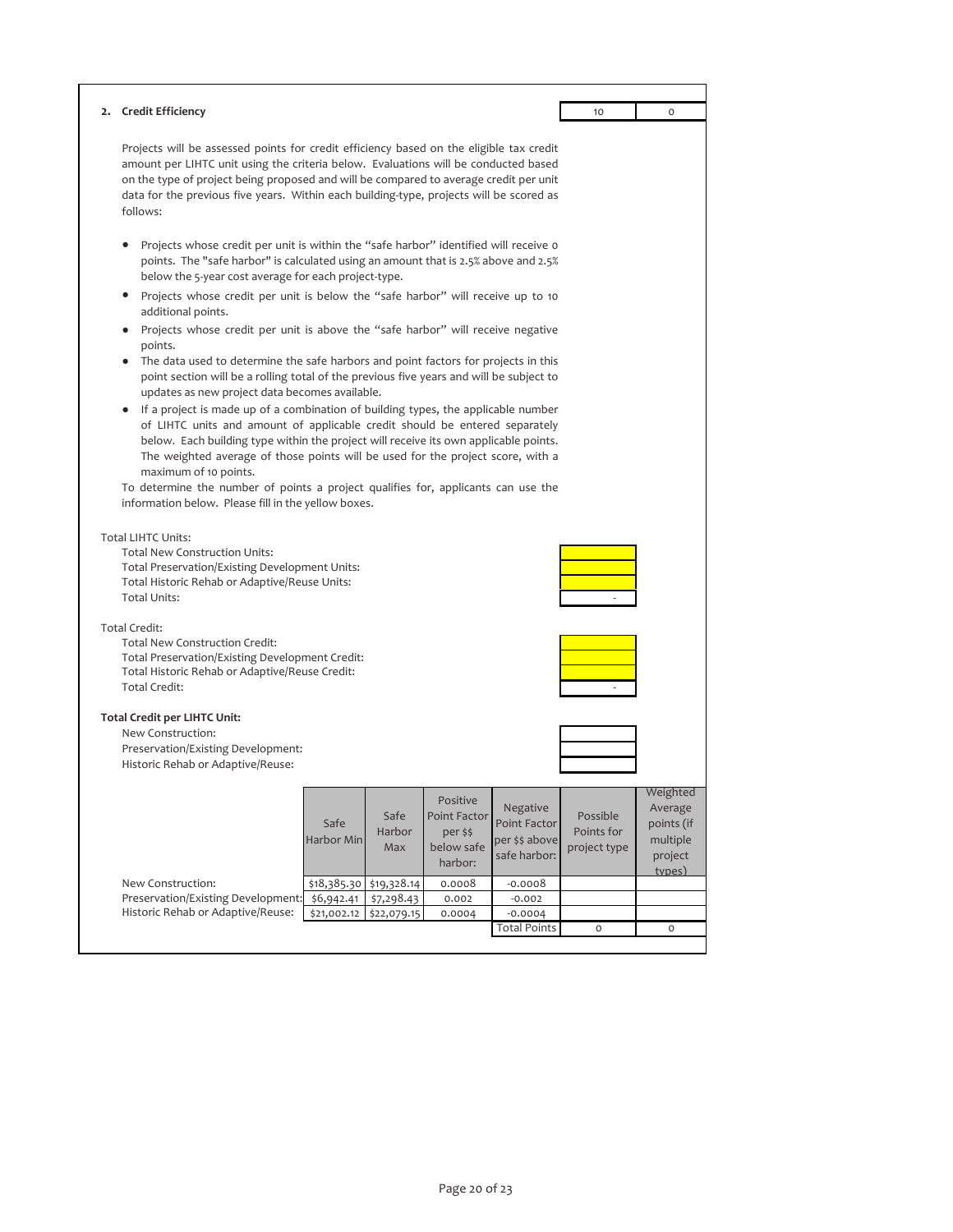|    | <b>QUICK REFERENCE SHEET</b> |                                                                |                                  |                   |         |
|----|------------------------------|----------------------------------------------------------------|----------------------------------|-------------------|---------|
|    | Section:                     |                                                                | <b>Possible</b><br><b>Points</b> | <b>Self Score</b> | Awarded |
|    |                              | A. Place-Based Criteria                                        |                                  |                   |         |
|    | 1.                           | Proximity to Transportation                                    |                                  | O                 |         |
|    | 2.                           | <b>Site Amenities</b>                                          | 5                                | $\circ$           |         |
|    | 3.                           | Central Cities Developments                                    | 20                               | O                 |         |
|    |                              | 4. Neighborhood Revitalization Plans/Investment Activity Areas | 10                               | O                 |         |
|    | 5.                           | Economic Integration                                           | 10                               | #DIV/o!           |         |
|    |                              | 6. Historic Rehabilitation Projects                            | 5                                |                   |         |
|    | 7.                           | QAP Green Policy                                               | 5                                | 0<br>O            |         |
|    |                              | <b>Section Total:</b>                                          | 10                               | #DIV/o!           | $\circ$ |
| в. |                              | <b>Municipal Support</b>                                       | 65                               |                   |         |
|    | 1.                           | <b>Tax Abatement</b>                                           |                                  | 0                 |         |
|    | $\overline{2}$ .             | Proper Zoning                                                  | 5<br>5                           | O                 |         |
|    |                              | 3. Site Plan Approval                                          | 5                                | 0                 |         |
|    |                              | <b>Section Total:</b>                                          | 15                               | 0                 | $\circ$ |
|    |                              | <b>Development Characteristics</b>                             |                                  |                   |         |
| C. | 1.                           | <b>Community Space</b>                                         |                                  | 0                 |         |
|    | 2.                           | Native American Housing                                        | 5                                | O                 |         |
|    |                              | 3. Low Income Targeting                                        | 5<br>20                          | #DIV/o!           |         |
|    |                              | 4. Affordability Commitment                                    |                                  | O                 |         |
|    |                              | 5. Tenant Ownership                                            | 5<br>1                           | 0                 |         |
|    |                              | 6. Visitable Units                                             |                                  | O                 |         |
|    | 7.                           | Barrier-Free/Fully-Adaptable-to-Barrier-Free Units             | 3<br>3                           | O                 |         |
|    |                              | <b>Section Total:</b>                                          | 42                               | #DIV/o!           | 0       |
|    |                              | D. Development Team Characteristics                            |                                  |                   |         |
|    | 1.                           | Previous Experience of Owner/Member                            | 10                               | 0                 |         |
|    | 2.                           | Previous Experience of Management Agent                        | 10                               | O                 |         |
|    | 3.                           | Nonprofit Ownership Participation                              | $\overline{2}$                   | O                 |         |
|    | 4.                           | Temporary Point Reduction                                      |                                  | O                 |         |
|    | 5.                           | Poor Previous Participation of Applicant                       | -5<br>$-20$                      | 0                 |         |
|    |                              | 6. Poor Previous Participation of Management Agent             | $-20$                            | 0                 |         |
|    |                              | <b>Section Total:</b>                                          | 20                               | 0                 | $\circ$ |
| Е. |                              | <b>Development Financing</b>                                   |                                  |                   |         |
|    | 1.                           | Existing HUD Section 236 Property                              | 5                                | 0                 |         |
|    | 2.                           | Rehab Only Preservation                                        | 5                                | 0                 |         |
|    | 3.                           | Replacement/Redevelopment of Public Housing                    | 5                                | 0                 |         |
|    |                              | 4. RHS Section 515 Property                                    | 5                                | O                 |         |
|    |                              | Project-Based Tenant Subsidies                                 | 5                                | O                 |         |
|    |                              | <b>Section Total:</b>                                          | 25                               | O                 | O       |
| F. |                              | <b>Permanent Supportive Housing Developments</b>               |                                  |                   |         |
|    |                              | 1. Service Coordination Plan                                   | 6                                | 0                 |         |
|    |                              | 2. Continuum of Care                                           | 4                                | 0                 |         |
|    |                              | 3. Service Funding Commitments                                 | 5                                | 0                 |         |
|    | 4.                           | Community/Supportive Service Room                              | $\overline{2}$                   | O                 |         |
|    | 5.                           | Targeted Supportive Housing Populations                        | 5                                | O                 |         |
|    |                              | 6. Developing in a High Need Area                              | $\overline{2}$                   | O                 |         |
|    | 7.                           | Experienced Supportive Housing Development Team                | 9                                | O                 |         |
|    |                              | 8. Successful PSH Outcomes                                     | $\overline{2}$                   | 0                 |         |
|    |                              | 9. Housing First Model                                         | $\overline{4}$                   | 0                 |         |
|    |                              | <b>Section Total:</b>                                          | 39                               | 0                 | 0       |
|    | <b>G.</b> Cost Containment   |                                                                |                                  |                   |         |
|    |                              | 1. Cost Containment Points                                     | 5                                | 0                 |         |
|    |                              | 2. Credit Efficiency                                           | 10                               | 0                 |         |
|    |                              | <b>Section Total:</b>                                          | 15                               | O                 | 0       |
|    |                              |                                                                |                                  |                   |         |
|    |                              | <b>GRAND TOTAL:</b>                                            |                                  | #DIV/o!           | 0       |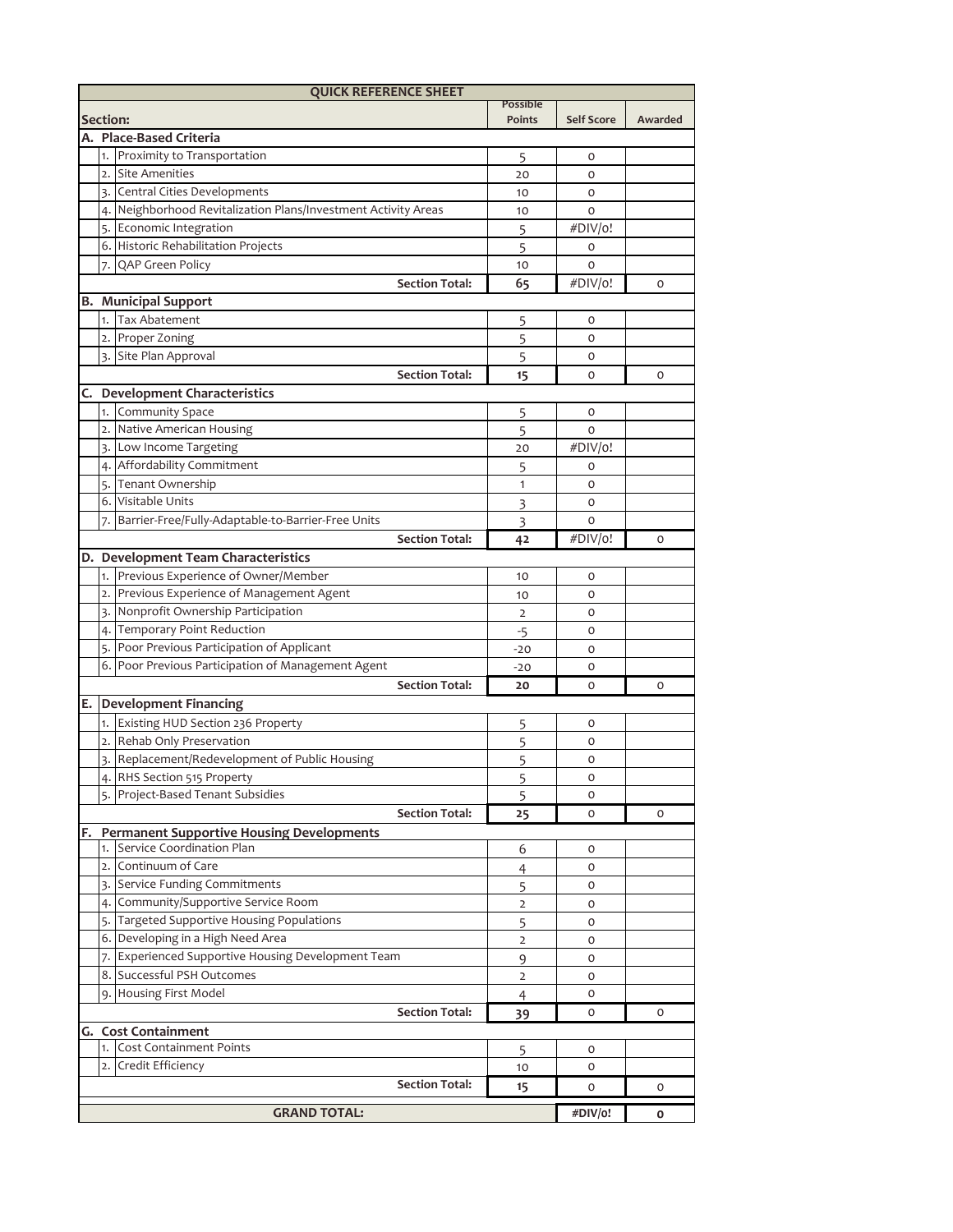